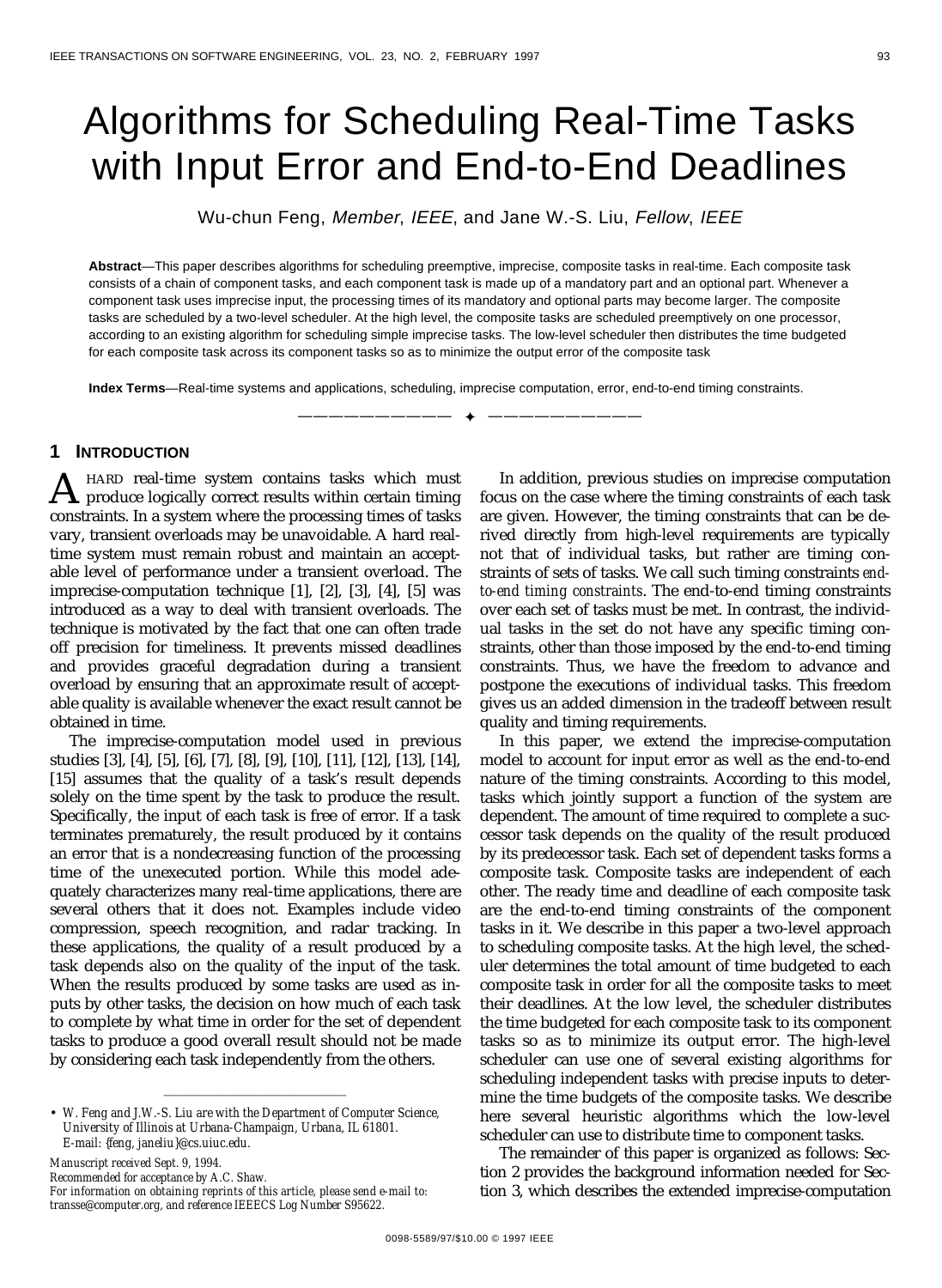model. Section 4 quantifies the effect of input error on the processing time requirements and result quality of dependent component tasks. Section 5 presents a set of heuristic scheduling algorithms which attempt to optimize the overall result quality of each composite task. Section 6 presents the performance of these algorithms. Lastly, Section 7 summarizes our results and presents future work.

## **2 BACKGROUND**

Our model is built on the imprecise-computation model used in previous studies [3], [4], [5], [6], [7], [8], [9], [10], [11], [12], [13], [14], [15] which characterizes the workload on a realtime system as a set of preemptable tasks **T** = { $T_1$ ,  $T_2$ , ...,  $T_q$ }. Each task *Ti* is logically decomposed into a *mandatory part Mi* followed by an *optional part*  $O_i$  and has the following rational parameters:

- *ready time*  $r_i$ . The time at which task  $T_i$  is available for execution,
- *deadline*  $d_i$ . The time by which task  $T_i$  must produce a result
- *processing time pi* . The amount of processor time required to execute the task *Ti* to completion,
- *mandatory processing time mi* . The amount of processor time required to execute the mandatory part *Mi* to completion, and
- *optional processing time*  $o_i$ . The amount of processor time required to execute the optional part  $O_i$  to completion.

The mandatory part  $M_i$  must execute to completion in order to produce an acceptable and usable result. The task *Ti* meets its deadline if its mandatory part completes by its deadline. The optional part  $O_i$  can only execute after the mandatory part  $M_i$  completes. The optional part may be terminated before it has completed, if necessary, so that the task and other tasks can meet their deadlines.

Our attention is confined to uniprocessor systems. We let  $\phi_i$  denote the amount of processor time that is assigned to execute the task  $T_{\scriptscriptstyle \hat{p}}$  according to a given schedule. A scheduling algorithm works correctly if it never schedules a task before its ready time and if the total time  $\phi_i$  it assigns to every task  $\, T_{i}$  is no less than the mandatory processing time  $m_i$ . We let  $\sigma_i = \phi_i - m_i$  be the amount of time remaining, after the mandatory part  $M_i$  completes, for the execution of the  $\,$ optional part  $O_i$ .  $\sigma_i$  may be less than  $o_i$ . Hereafter, by a scheduling algorithm, we mean a correct algorithm, and by a schedule, we mean a *valid schedule* in which  $m_i \leq \phi_i \leq p_i$ . We call a schedule in which every task *Ti* is assigned *mi* or more units of time before its deadline a *feasible schedule*.

When the assigned processor time  $\phi_i$  equals  $p_i$ , or equivalently  $\sigma_i$  equals  $o_i$ , the task  $T_i$  is said to be *precisely* scheduled. Otherwise if  $\phi_i < p_i$ , the last portion of  $T_i$  with processing time  $p_i - \phi_i$  is discarded. In a valid schedule,  $p_i - \phi_i$ , which is equal to  $o_i - \sigma_i$ , is always equal to or less than  $o_i$ . We call  $p_i - \phi_i$  the *amount of discarded work* and

$$
F_i = \frac{o_i - \sigma_i}{o_i} = \frac{p_i - \phi_i}{o_i} \quad \text{for } m_i \le \phi_i \le p_i
$$

the *fraction of discarded work.*<sup>1</sup> Since  $\phi_i$  is never in the range  $[0, m_j)$ , the value of  $F_i$  in this range is irrelevant; it is assumed to have the value of one for the sake of convenience.

Most existing algorithms [3], [4], [5], [7], [8], [9], [10], [11], [12], [13], [14], [15] for scheduling tasks with optional parts assume that the tasks are monotone. As a *monotone task* executes longer, the quality of its results improves. Hence, these algorithms seek schedules in which the fraction of discarded work (or some function of this fraction) of each task is as small as possible. Specific performance metrics commonly used by existing algorithms include weighted average of the fractions of discarded work, sum of the fractions of discarded work, maximum fraction of discarded work, and number of discarded optional tasks.

The high-level scheduler described later in this paper makes use of Algorithm *G* described in [5]. This optimal offline algorithm finds preemptive schedules of independent tasks in which the maximum fraction of discarded work among all tasks is as small as possible. This algorithm in turn uses the optimal algorithm, developed earlier by Shih et al. [11], for scheduling off-line preemptive tasks with arbitrary ready times and deadlines to minimize the sum of the amounts of discarded work over all tasks. While these algorithms allow tasks to be dependent, the possibility of error propagation across dependent tasks was not considered. Shih and Liu [12] has since modified this algorithm to schedule tasks on-line so that the sum of the amounts of discarded work of all tasks accepted by the system is minimized.

The concept of trading off result quality for timeliness has also been independently studied by the artificial intelligence community. Dean and Boddy [16], [17] proposed the use of *anytime algorithms* in the framework of timedependent planning and decision-making. The execution of an anytime algorithm may be interrupted at any point to return a result whose quality is solely a function of the processing time of the completed portion. Therefore, a task based on the anytime algorithm is an optional task in the imprecise-computation model: The mandatory processing time of such a task is zero.

Zilberstein [18], [19], [20] extended the work of Dean and Boddy by introducing the concept of *conditional performance profiles*. Conditional performance profiles represent result quality as a function of input quality as well as the processing time spent to produce the result. The extended imprecise-computation model described in the next section resembles Zilberstein's model in this way.

Musliner [21] introduced the concept of *any-dimension algorithms*—a general class of iterative algorithms. This concept generalizes the anytime algorithm concept by providing guarantees along dimensions other than time. Like an anytime algorithm, an any-dimension algorithm is an iterative algorithm with a termination condition which halts the iteration when some threshold along that dimension is reached. This aspect is not considered here.

Dey, Kurose, and Towsley [22] introduce the notion of *reward*, which is analogous to *error* in the imprecisecomputation model or *quality* in anytime algorithms. They

<sup>1.</sup> In previous studies on imprecise computation,  $E_i$  was called the error in the result of task  $T_i$  when the quality of the result was assumed to be a linear function of the amount of discarded work.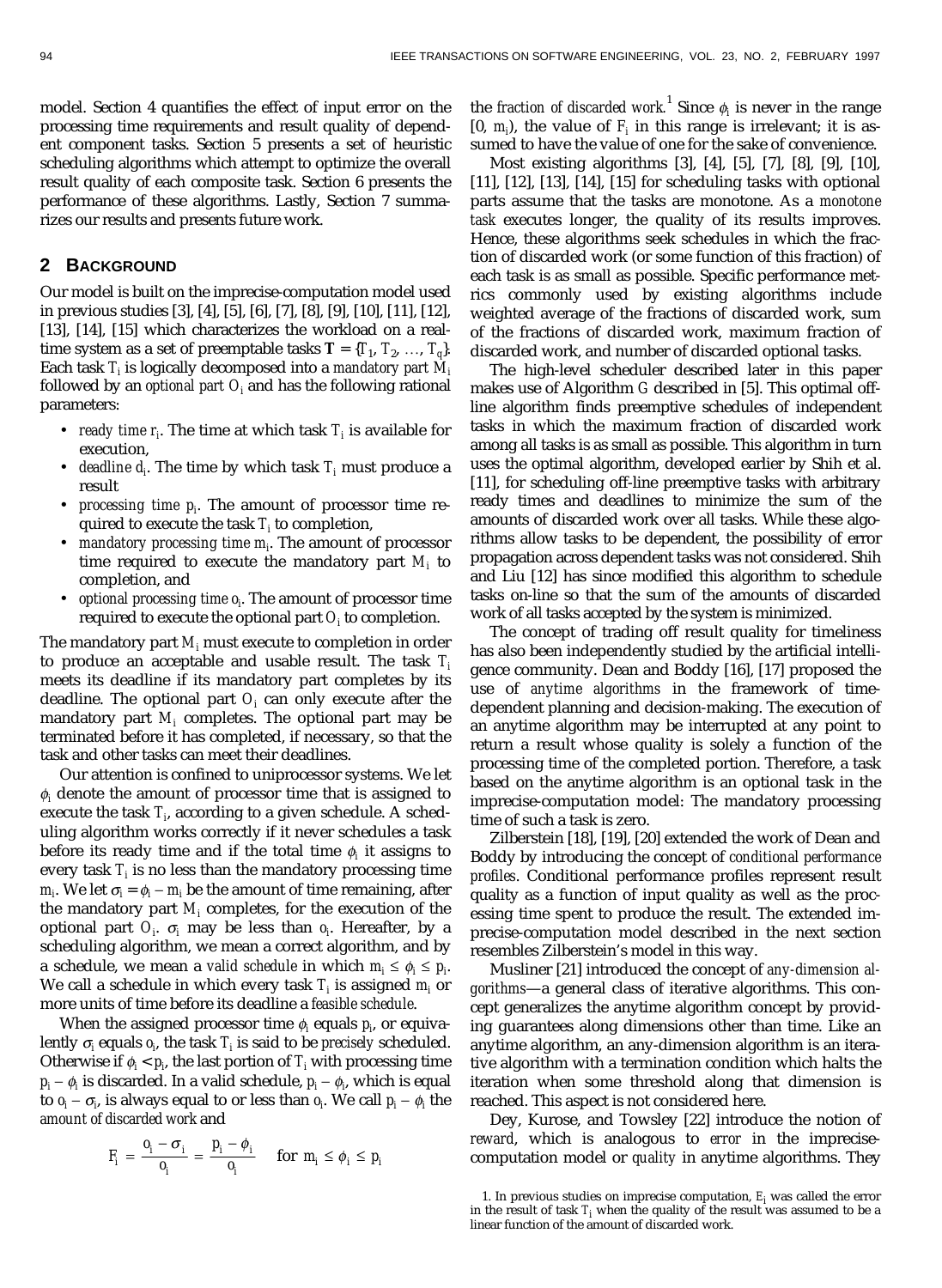schedule tasks so that tasks receive *increasing reward with increasing service* (IRIS). However, their model ignores the dependency of result quality on input quality.

# **3 EXTENSIONS TO THE IMPRECISE-COMPUTATION MODEL**

We extend here the imprecise-computation model to characterize applications where inputs provided to tasks may be imprecise. In the extended imprecise-computation model, a workload consists of a set of independent, preemptable composite tasks **T** = { $T$ <sup>1</sup>,  $T$ <sup>2</sup>, ...,  $T$ <sup>q</sup>}. In particular, the input of each composite task is independent of the output produced by other composite tasks. Each composite task  $T^j$  consists of  $n_j$  component tasks  $T^j_1, T^j_2, ..., T^j_{n_j}$ . The parameters  $p^j$ ,  $m^j$ , and  $o^j$  are the processing time, mandatory processing time, and optional processing time of the composite task  $\mathit{T}^{j}$ , respectively. They are equal to the sums of the corresponding parameters of the component tasks in  $\mathit{T}^{j}$ ; that is,  $p^j = \sum_{i=1}^{n_j} p_i^j$ ,  $m^j = \sum_{i=1}^{n_j} m_i^j$ *n i j j i n*  $j = \sum_{i=1}^{n_j} p_i^j$ ,  $m^j = \sum_{i=1}^{n_j} m_i^j$ , and  $o^j = \sum_{i=1}^{n_j} o_i^j$ *n*  $=\sum_{i=1}^{n_j} o_i^j$ , where  $p_i^j$ ,  $m_i^j$ , and  $o_i^j$  are the processing time, mandatory processing time, and optional processing time of component task  $T_i^j$ .

We focus our attention on the type of composite tasks whose component tasks have linear precedence-constraint graphs. The (end-to-end) ready time  $\overline{r}^j$  of the composite task  $T^j$  is the ready time of its first component task  $T_i^j$ .  $T_1^j$  can begin execution at  $r^j$ .  $T^j_i$  can begin execution only after  $T^j_{i-1}$ completes for  $i = 2, 3, ..., n_j$ .  $T_i^j$  is the (immediate) successor of  $T_{i-1}^j$ , and the output of  $T_{i-1}^j$  is the input of  $T_i^j$ . The output of the last component task  $T_n^j$  $j$  is the output of the composite task. The (end-to-end) deadline  $d^{j}$  of  $T^{j}$  is the deadline its last component task  $T_n^j$ *j* . The ready times and deadlines of the intermediate component tasks  $T_2^j,~T_3^j,~...,~T_{n_{j-1}}^j$  are not specified. To capture the end-to-end nature of the timing constraints, we assign the ready times and deadlines of the component tasks to be the same as that of the composite task. This gives us the maximum flexibility in scheduling the component tasks.

Most of this paper deals with the scheduling of component tasks within a given composite task. When there is no ambiguity, we simplify our notation by dropping the superscript *j* from the component tasks  $T_2^j, T_3^j, ..., T_n^j$  of the composite task  $T^j$  and simply call them tasks  $T_1, T_2, ... T_n$ . We assume that all of the component tasks are monotone.

When a component task  $T_{i-1}$  is terminated before it is completed, its output contains an error  $E_{i-1}$ , which is the input error  $e_i$  of its successor task  $T_{i\cdot}$  One effect of the input error  $e_i$  is that the mandatory part  $M_i$  of  $T_i$  may be extended in the sense that it now takes an additional  $H_i(e_i)$  units of processor time beyond *mi* for *Ti* to produce an acceptable result. We call the  $H_{i}(e_{i})$  additional time units of the mandatory part the *mandatory extension* of *Ti* , and the concate-

nation of the mandatory part  $M_i$  and the mandatory extension the *extended mandatory part M*¢ *<sup>i</sup>* . The amount of processor time needed to execute  $M_i'$  to completion is given by  $m'_i = m_i + H_i(e_i)$ . Throughout this paper, we assume that the mandatory extension *Hi* (*ei* ) is a monotone nondecreasing function of the input error  $e_i$  and  $H_i(0) = 0$ . Since every component task is monotone, the input error  $e_i$  of the task  $T_i$ is a monotone nondecreasing function of the fraction of discarded work  $F_{i-1}$  of the predecessor task  $T_{i-1}$ . Consequently, the mandatory extension of  $T_i$  is a monotone nondecreasing function of  $F_{i-1}$ . With a slight abuse of notation, we denote this function by  $H_i(F_{i-1})$ , for  $i = 2, 3, \ldots, n$ . The mandatory extension of  $T_i$  is zero if its predecessor task  $T_{i\!-\!1}$ is assigned  $p_i$  units of time, i.e.,  $F_{i-1} = 0$ , and  $H_i(0) = 0$  for all *i*. We assume that the input error  $e_1$  to the first component task in every composite task is zero, and hence  $H_1(e_1) = 0$ .

The effect on the processing time of the mandatory part can be illustrated by Newton's root-finding method. Suppose that the processing time of the mandatory part is the time it takes to find a root within 10% of the actual root, and the processing time of the optional part is the time it takes to refine the result of the mandatory part to be within 0.1% of the actual root. Obviously, if the input to Newton's method is poor (i.e., the predecessor component task provides an input value which is far from the actual root), the mandatory part must execute longer in order to meet the 10% threshold. This effect is accounted for by the mandatory extension. The optional part stays the same.

Similar examples of extending the mandatory part occur in image and video processing as well. Suppose that the processing time of the mandatory part is the time it takes to display (on a client workstation) a video frame of acceptable quality, and the processing time of the optional part is the time it takes to further enhance the visual quality of the video frame. If during the transmission of a frame to the client, some packets are lost or corrupted; the client must do some image enhancement, and the mandatory part of displaying the video frame is extended correspondingly in order to bring the quality of the video frame up to acceptable standards.

Another possible effect of input error on a task  $T_i$  is that the processing time of the optional part  $O_i$  is lengthened. Based on the same argument above, the processing time of the optional part  $O_i$  of  $T_i$  is extended by  $K_i(F_{i-1})$  time units to offset the effects of the input error, where  $K_i(x)$  is a monotone nondecreasing function of *x* and  $K_i(0) = 0$ . The  $K_i(F_{i-1})$ additional time units of the optional part make up the *optional extension*, and the juxtaposition of the optional part *Oi* and the optional extension is the *extended optional part*  $O'_{i}$ . The amount of processor time needed to execute  $O_i'$  to completion is given by  $o'_i = o_i + K_i(F_{i-1})$  for  $i = 2, 3, ..., n$ , and  $o'_i = o_1$  because  $K_1(0) = 0$ .

Radar tracking is an example of an application where extending the optional part is necessary to compensate for input error. The mandatory part consists of processing the returned radar signal and creating track records by a signal processor. Each track record indicates position and direction of movement of a possible target. The optional part tries to associate these targets with established tracks by a data processor. If the returned radar signal is weak and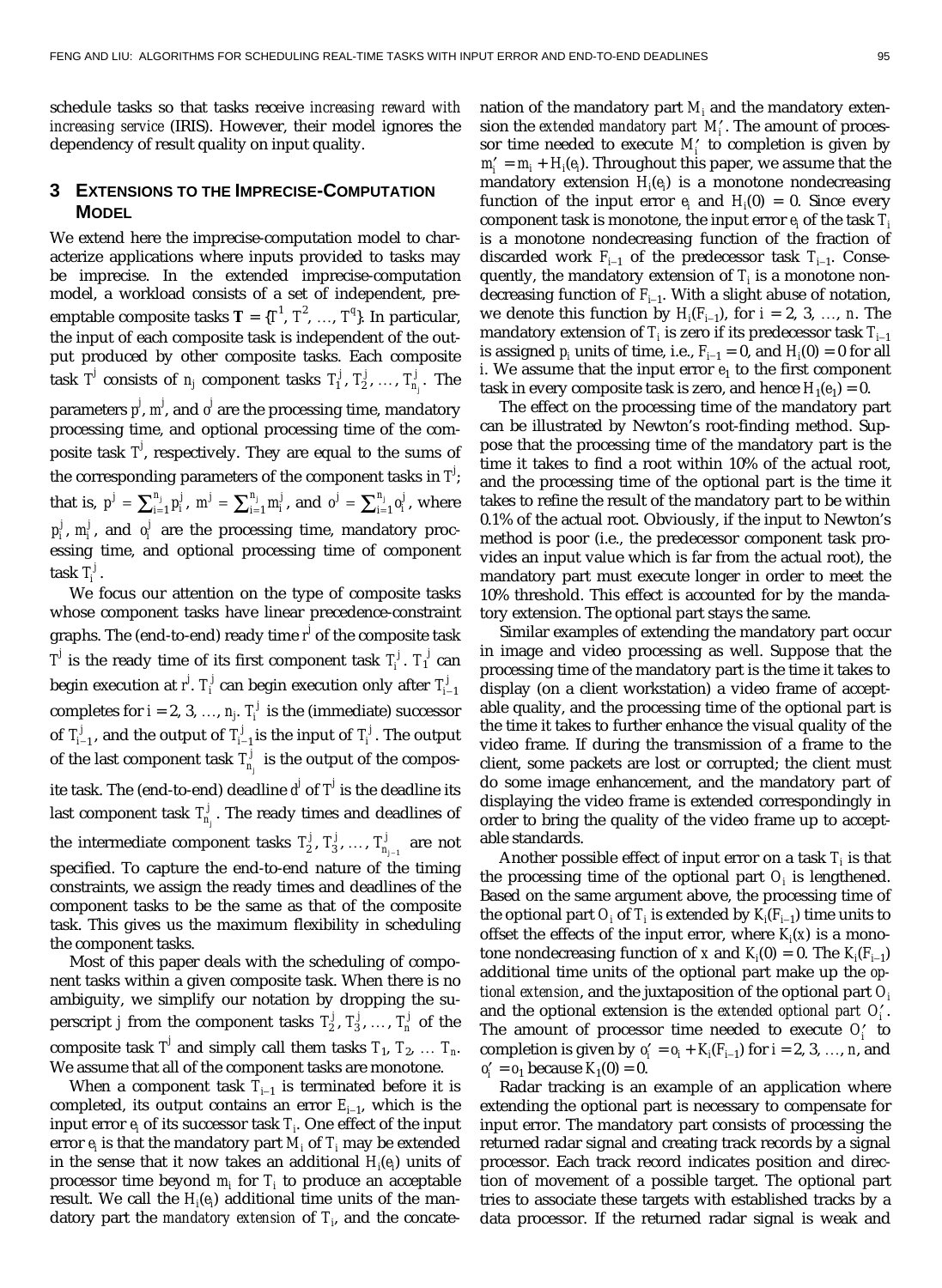noisy, the amount of time required to process the signal remains more or less the same (i.e., the processing time of the mandatory part stays the same). However, there may be more false returns—records associated with nonexistent targets. As a result, the data processor must spend additional processing time in associating tracks.

In general, both the mandatory part  $M_i$  and the optional part *Oi* may be extended when a fraction *Fi*-1 of the optional part  $O_{i-1}$  is discarded and hence the input error  $e_i$  is nonzero. Specifically, the mandatory part  $M_i$  is extended by  $H_i(F_{i-1})$  and the optional part  $O_i$  by  $K_i(F_{i-1})$ . An infinite value of  $H_i$ ( $F_{i-1}$ ) means that the input error  $e_i$  of  $T_i$  has a fatal effect on *Ti* : *Ti* can never produce an acceptable result no matter how long it executes. Similarly, if *Ki* (*Fi*-1) is infinite while  $H_{i}(F_{i-1})$  is finite, the effect of input error can never be erased by executing the optional part *O*<sup> $\prime$ </sup> longer and longer, although the result produced by  $T_i$  is acceptable. Hereafter,  $\overline{a}$ we will refer to  $H_i(F_{i-1})$  and  $K_i(F_{i-1})$  as the *mandatory* and *optional extension functions*, respectively.

## **4 EFFECTS OF INPUT ERROR**

Again, we consider here composite tasks whose precedence-constraint graphs are linear. For such a composite task, its output error is equal to the output error of the last component task, which, in turn, depends on the output errors of its predecessor component tasks.

Let  $\Phi^j$  denote the total amount of processor time assigned to a composite task  $T^j$  by the high-level scheduler. The heuristic algorithms for distributing the total time  $\Phi^j$  to the component tasks attempt to keep the fraction of discarded work  $F_n$  of the last component task, and hence the output error  $E_n$  of this component task and the composite task, as small as possible.

The algorithms presented in subsequent sections are near optimal when the mandatory extension and optional extension of every component task  $\,_{i}$  are linear functions of the fraction of discarded work  $F_{i-1}$  of its immediate predecessor  $T_{i-1}$ . In particular, they assume that the extension functions of  $T_i$  are

$$
H_i(F_{i-1}) = h_i F_{i-1} \quad \text{for } i = 2, 3, ..., n \tag{1}
$$
  
\n
$$
K_i(F_{i-1}) = k_i F_{i-1} \quad \text{for } i = 2, 3, ..., n \tag{2}
$$

where *hi* is the *mandatory error-scaling factor* and *ki* is the *optional error-scaling factor* of *Ti* . However, the assumption on

the linearity of  $H_i(F_{i-1})$  and  $K_i(F_{i-1})$  is not valid in general. We will return in Section 5 to discuss how to approximate

arbitrary functions  $H_i(F_{i-1})$  and  $K_i(F_{i-1})$  by linear functions.

Throughout this section, we assume that the mandatory and optional extensions of component tasks  $T_2$ ,  $T_3$ , ...,  $T_n$ are given by (1) and (2)). The mandatory and optional extensions of the first component task  $T_1$  of a composite task are zero since the input of a composite task is assumed to be error-free. We first derive the expression for the fraction of discarded work of the last component task, as a function of the amounts of time assigned to the earlier component tasks for the special case where the optional error-scaling factors  $k_i$  are zero; that is,  $k_i = 0$  for all  $i = 1, 2, ..., n_j$ . We then consider the special case when the mandatory errorscaling factors  $h_i$  are zero. The expressions for the fraction of discarded work of  $T_i$  in terms of that of its predecessors will provide clues as to how to distribute the amount of time  $\mathbf{\dot{\Phi}}^{j}$  that is assigned to the composite task  $T^{j}$  to its component tasks when the mandatory and optional extensions of all component tasks are given by (1) and (2)).

When the mandatory error-scaling factor *hi* is nonzero and the optional error-scaling factor *ki* is zero, the amount of time  $\phi_i$  assigned to each component task  $T_i$  must be in the range  $[m_i + h_i F_{i-1}, m_i + h_i F_{i-1} + o_i]$  so that its extendedmandatory part  $M'_i$  can execute to completion. With  $\phi_i$  constrained to this range, the fraction of discarded work of  $T_i$  is a linearly decreasing function of  $\phi_{i}$  as illustrated by the dotted line in Fig. 1 and stated by the following lemma.



Fig.1. An extended imprecise-computation model.

LEMMA 4.1. *The fraction of discarded work Fi of a component task*  $T_i$  whose optional error-scaling factor  $k_i$  is zero is given by

$$
F_i = 1 - \frac{1}{o_i} (\phi_i - m_i - h_i F_{i-1})
$$

*where*  $m_i + h_i F_{i-1} \leq \phi_i \leq m_i + h_i F_{i-1} + o_i$ *, when it is assigned*  $\phi_i$  units of time and the fraction of discarded work of its *predecessor is*  $F_{i-1}$ .

PROOF. The lemma follows directly from the property of similar triangles.

$$
\frac{F_i - 0}{\phi_i - (m_i + h_i F_{i-1} + o_i)} = \frac{1 - 0}{m_i + h_i F_{i-1} - (m_i + h_i F_{i-1} + o_i)} \quad \Box
$$

As an example, if  $\phi_i = m_i + h_i F_{i-1}$ , then there is only enough time to execute the extended-mandatory part  $M'_{i}$  , and the optional part  $O_i$  is left unexecuted. As a result,  $F_i$  = 1. In general, the fraction of discarded work  $F_n$  of a composite task consisting of *n* component tasks is given by the following theorem.

THEOREM 4*. For a composite task with n component tasks whose optional error-scaling factors are zero, the fraction of discarded work*  $F_n$  *of the last component task*  $T_n$  *is given by* 

$$
F_n = C_n - a_1 \phi_1 - a_2 \phi_2 - \dots - a_n \phi_n \tag{3}
$$

*where*  $\phi_i$  *is the amount of time assigned to the component task*  $T_i$  *for*  $i = 1, 2, ..., n$ ,  $C_n$  *is the constant*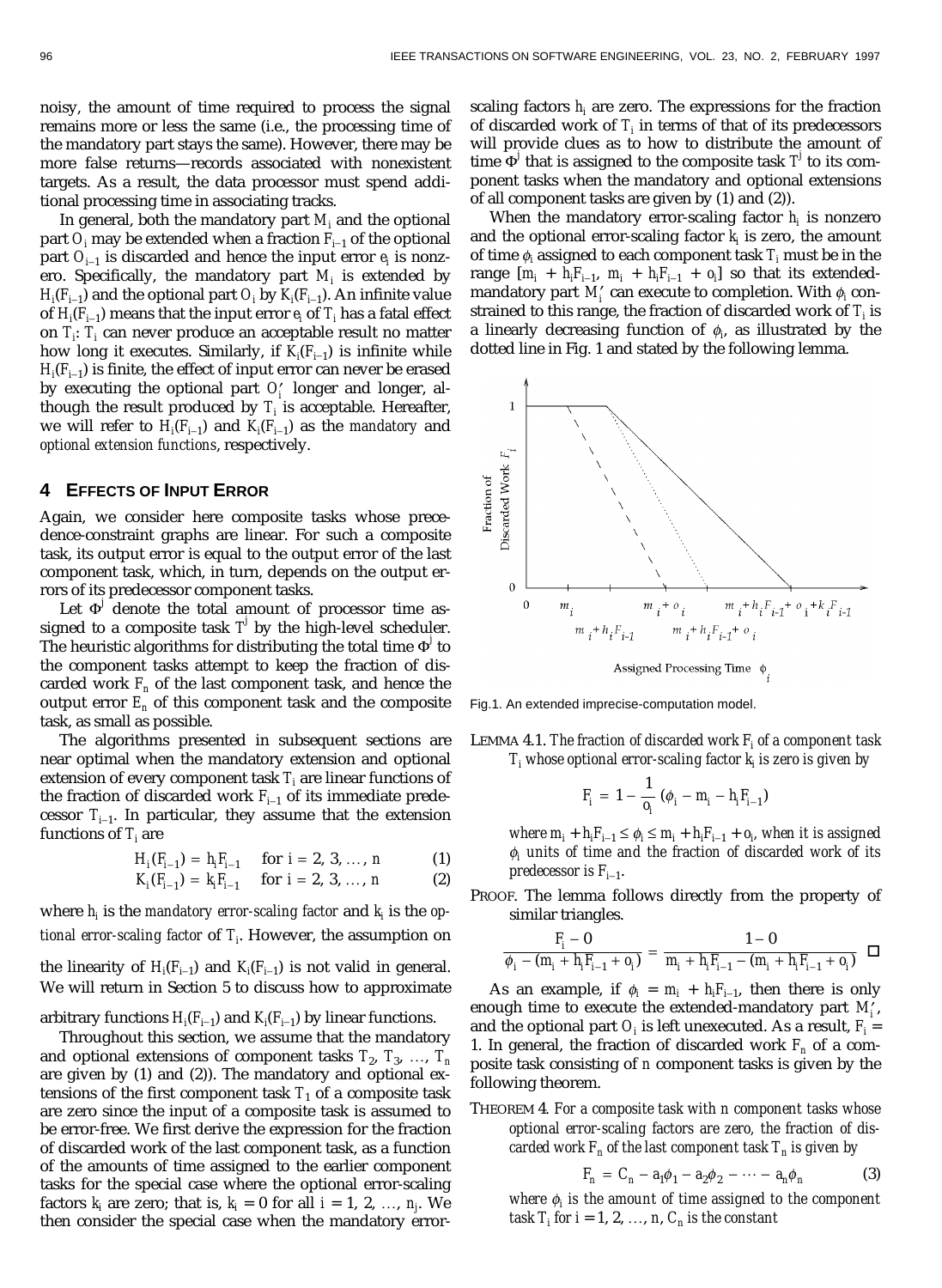$$
C_n = 1 + a_1(m_1) + a_2(m_2 + h_2) + \dots + a_n(m_n + h_n)
$$
  
= 1 +  $\frac{m_n}{o_n}$  +  $\frac{h_n}{o_n}$ C<sub>n-1</sub>

*and the coefficients ai are given by*

$$
a_1 = \frac{h_2 h_3 \cdots h_n}{o_1 o_2 \cdots o_n} = \frac{h_2}{o_1} a_2
$$
  
\n
$$
a_2 = \frac{h_3 h_4 \cdots h_n}{o_2 o_3 \cdots o_n} = \frac{h_3}{o_2} a_3
$$
  
\n:  
\n:  
\n
$$
a_{n-1} = \frac{h_n}{o_{n-1} o_n} = \frac{h_n}{o_{n-1}} a_n
$$
  
\n
$$
a_n = \frac{1}{o_n}
$$
 (4)

PROOF. By Lemma 4.1, for a composite task consisting of one component task, its fraction of discarded work is given by

$$
F_1 = 1 - \frac{1}{o_1} (\phi_1 - m_1)
$$
  
=  $C_1 - \frac{1}{o_1} \phi_1 = C_1 - a_1 \phi_1$ 

For a composite task consisting of a chain of two component tasks, the fraction of discarded work  $F_2$  of  $T_2$  is equal to

$$
F_2 = 1 - \frac{1}{o_2} (\phi_2 - m_2 - h_2 F_1)
$$
  
=  $1 - \frac{\phi_2}{o_2} + \frac{m_2}{o_2} + \frac{h_2}{o_2} \left( C_1 - \frac{1}{o_1} \phi_1 \right)$   
=  $C_2 - \frac{h_2}{o_1 o_2} \phi_1 - \frac{1}{o_2} \phi_2 = C_2 - a_1 \phi_1 - a_1 \phi_1 - a_2 \phi_2$ 

Suppose that the amount of discarded work  $F_{n-1}$ for a composite task consisting of a chain of *n*-1 component tasks is

$$
F_{n-1} = C_{n-1} - \frac{h_2 h_3 \cdots h_{n-1}}{o_1 o_2 \cdots o_{n-1}} \Phi_1 - \frac{H_3 H_4 \cdots H_{N-1}}{o_2 o_3 \cdots o_{n-1}} \Phi_2 - \cdots
$$

$$
-\frac{1}{o_{n-1}} \Phi_{N-1}
$$

$$
= C_{n-1} - a_1 \phi_1 - a_2 \phi_2 - \cdots - a_{n-1} \phi_{n-1}
$$

Then, the amount of discarded work  $F_n$  for a composite task with *n* component tasks is

$$
F_n = 1 - \frac{1}{o_n} (\phi_n - m_n - h_n F_{n-1})
$$
  
=  $1 - \frac{\phi_n}{o_n} + \frac{m_n}{o_n} + \frac{h_n}{o_n}$   

$$
\left(C_{n-1} - \frac{h_2 h_3 \cdots h_{n-1}}{o_1 o_2 \cdots o_{n-1}} \phi_1 - \frac{h_3 h_4 \cdots h_{n-1}}{o_2 o_3 \cdots o_{n-1}} \phi_2 - \cdots - \frac{1}{o_{n-1}} \phi_{n-1}\right)
$$
  
=  $C_n - \frac{h_2 h_3 \cdots h_n}{o_1 o_2 \cdots o_n} \phi_1 - \frac{h_3 h_4 \cdots h_n}{o_2 o_3 \cdots o_n} \phi_2 - \cdots - \frac{1}{o_n} \phi_n$   
=  $C_n - a_1 \phi_1 - a_2 \phi_2 - \cdots - a_n \phi_n$ 

Similarly, when the mandatory error-scaling factor *hi* of a component task  $T_i$  is zero but the optional error-scaling factor  $k_i$  is nonzero, the value for  $\phi_i$  must be in the range  $[m_i, m_i + o'_i]$ , where  $o'_i = o_i + k_i F_{i-1}$  is the processing time of the extended-optional part.

LEMMA 4.2. *The amount of discarded work Fi for a component task Ti whose mandatory part has an error-scaling factor hi of zero is given by*

$$
F_i = 1 - \frac{\phi_i - m_i}{o_i + k_i F_{i-1}} = 1 - \frac{\sigma_i}{o_i + k_i F_{i-1}}
$$

*where*  $m_i \leq \phi_i \leq m_i + o_i + k_i F_{i-1}$ *, when it is assigned*  $\phi_i$  *units of time and the fraction of discarded work of its predecessor is*  $F_{i-1}$ .

PROOF. Using Fig. 1, the lemma follows directly from the property of similar triangles.

$$
\frac{F_i - 0}{\phi_i - (m_i + o_i + k_i F_{i-1})} = \frac{1 - 0}{m_i - (m_i + o_i + k_i F_{i-1})} \quad \Box
$$

THEOREM 4.2. *For a composite task with two or more component tasks whose mandatory error-scaling factors hi are zero, the fraction of discarded work Fi of component task Ti is given by*

$$
F_{i} = 1 - \frac{\sigma_{i}(o_{i-1} + k_{i-1}F_{i-2})}{(o_{i} + k_{i})(o_{i-1} + k_{i-1}F_{i-2}) - k_{i}\sigma_{i-1}}
$$
(5)

*where*  $\sigma_{i-1}$  *and*  $\sigma_i$  *are the amounts of time assigned to the optional parts of*  $T_{i-1}$  *and*  $T_i$ *, respectively, and*  $F_{i-2}$  *is the fraction of discarded work of*  $T_{i-2}$ .

PROOF. From Lemma 4.2,

$$
F_i = 1 - \frac{\sigma_i}{o_i + k_i F_{i-1}} = 1 - \frac{\sigma_i}{o_i + k_i [1 - \sigma_{i-1} / (o_{i-1} + k_i F_{i-2})]} \quad \Box
$$

# **5 HEURISTIC SCHEDULING ALGORITHMS**

We now describe a high-level algorithm for scheduling composite tasks and determining the total amount of time assigned to each task. We then focus on low-level algorithms for distributing the time assigned to each composite task among its component tasks. These algorithms make use of the expressions derived in the previous section to decide how the total amount of time assigned to each composite task should be distributed among its component tasks so as to minimize the output error  $E_n$  for the composite task. Because the low-level algorithms compute the amounts of time given to the component tasks based on their error-scaling factors, we also present a method for extracting the error-scaling factors.

## **5.1 High-Level Scheduling of Composite Tasks**

Since the composite tasks are independent, the quality of the result produced by a composite task is independent of the amounts of time assigned to other composite tasks. Therefore, the problem of scheduling a set of preemptable composite tasks reduces to the problem of scheduling a set of independent preemptable tasks.

Fig. 2 gives a pseudocode description of an algorithm, called S-COMPOSITE, for scheduling composite tasks. (In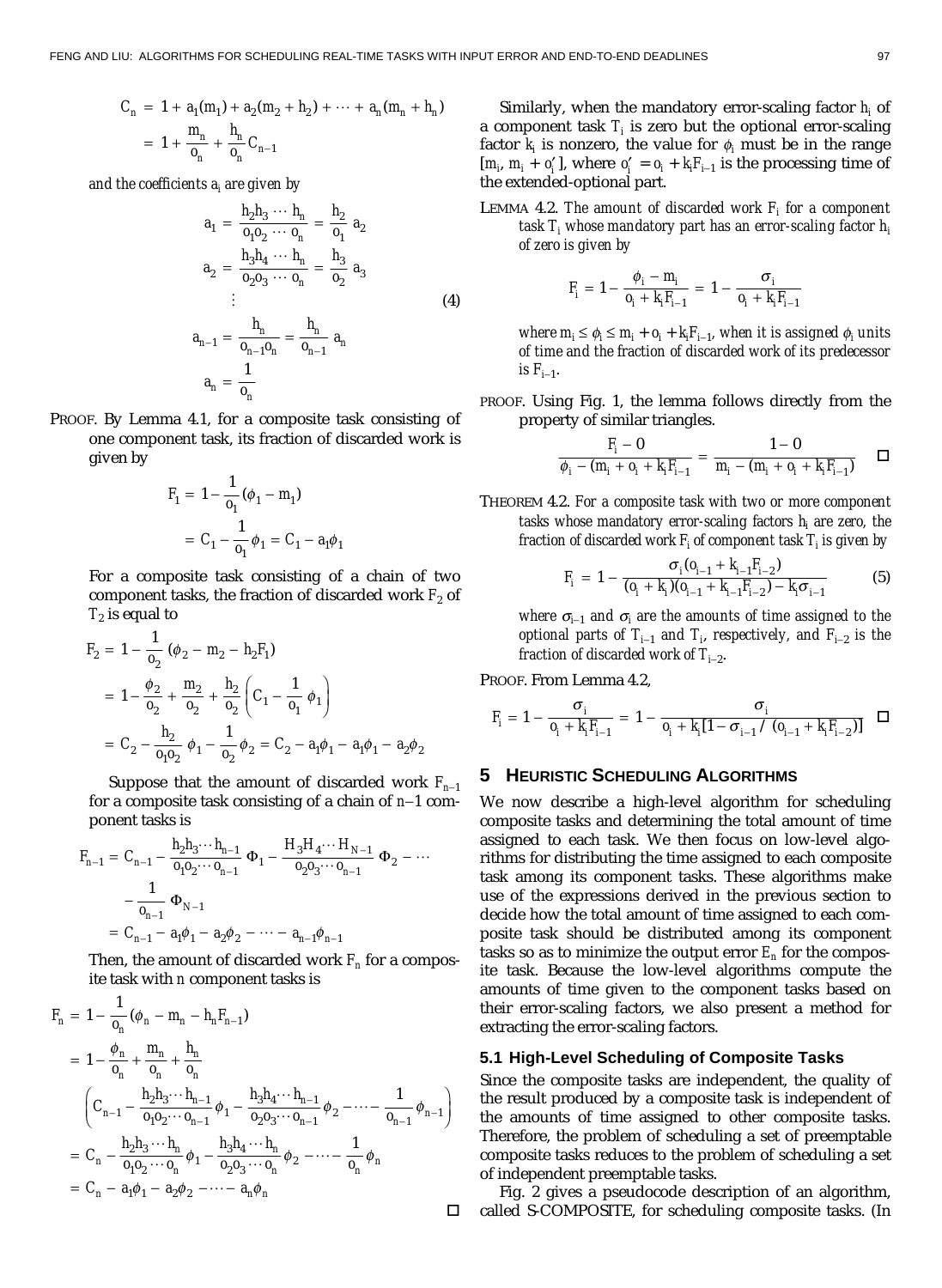this figure, we use  $h^j$  to denote the sum  $\sum_{i=1}^n h^j$  $\sum_{i=1}^{n_j} h_i^j$ ; it is the maximum extended-mandatory processing time.) This algorithm makes use of a modified version of the earliestdeadline-first algorithm (M-EDF), described in [11], and Algorithm G, described in [15]. The M-EDF algorithm treats every composite task as if it were entirely optional and schedules the composite tasks on an earliest-deadline-first basis. It never schedules any composite task after its deadline. In other words, every composite task is terminated at its deadline if it is not completed. It has been shown in [11] that the M-EDF algorithm minimizes the total processing time of the discarded portions of all tasks. Algorithm G distributes the total available processor time as evenly as possible among the tasks. Specifically, for a given set of ready times and deadlines, this algorithm makes the fraction of discarded work of the composite task (i.e., the ratio of the processing time of the unexecuted portion of each composite task to the total optional processing time of all the component tasks in it) as equal as possible to that of the other composite tasks.

#### Input:

- (a) The ready time  $r^j$  and deadline  $d^j$  of every composite task *Tj* in **T**.
	- (b) The total processing time  $p^j = m^j + o^j$  and the maximum extended-mandatory processing time  $m^{j} = m^{j} + h^{j}$ .
	- (c) The parameters  $m_i^j$ ,  $o_i^f$ ,  $h_i^j$ , and  $k_i^j$  of every component task in every composite task in  $\mathbf{T} = \{T^1, \tilde{T}^2, ..., T^n\}$

Output:

- A feasible schedule of **T** or a feasible schedule of a subset of **T** and the list of composite tasks that cannot be feasibly scheduled.
- 1. (a) For each composite task  $\overrightarrow{T}$ ,  $j = 1, 2, ..., q$ , set the processing time  $\dot{P}^j$  of  $T^j$  to  $p^j$ .
	- (b) Use the M-EDF algorithm to find a schedule of  $\{T^1, T^2, \ldots, T^q\}.$ 
		- If the resultant schedule is a precise schedule then The output error of every composite task is 0. Done.
- 2. (a) For  $j = 1, 2, ..., q$ , if  $P^j > m^{j}$ Then set  $P^j = m^{j}$ .
	- (b) Use the M-EDF algorithm to find a schedule of  $\{T^1, T^2, ..., T^q\}$ . ,  $T^2$ , ...,  $T^q$ }.
	- If the resultant schedule is a precise schedule then Set  $\Phi^j = P^j$  for  $j = 1, 2, ..., q$ . Go to Step 4.
- 3. Use Algorithm G to schedule **T**.  $\Phi^j$  = the total amount of time assigned to  $T^j$  according the resultant schedule for each composite task in **T**.
- 4. (a) For every *j*, use one of the distribution algorithms to distribute the time  $\Phi^j$  assigned to  $T^j$  among its component tasks.
	- (b) Report all infeasible composite tasks and the processing time distribution of all feasible composite tasks.

Fig. 2. Algorithm S-COMPOSITE.

Algorithm S-COMPOSITE has four steps. In Step 1, it tries to schedule every composite task  $\mathit{T}^{j}$  precisely. If this step succeeds in finding a precise schedule, the output errors of all the composite tasks are zero, and each component task  $T_i^j$  is assigned  $m_i^j + o_i^j$  units of time. If Step 1 fails to find a precise schedule of **T**, no precise schedule of **T** exists [11]. Step 2 then tries to precisely schedule every

composite task whose optional processing time  $\rho^j$  is small compared to its maximum extended-mandatory processing time. It does so in Step 2(a) by reducing the amounts of time assigned to tasks which have relatively large optional processing times. If, in Step 2(b), the M-EDF algorithm finds a precise schedule with this reduction, the composite tasks with small optional processing times are scheduled precisely and have zero output errors. Each composite task whose optional processing times  $o^j$  is larger than its maximum extended-mandatory processing time  $m'^{j}$  is assigned a sufficient amount of time to ensure the feasible distribution of its time among its component tasks.

On the other hand, if Step 2(b) fails, we do not know whether we can feasibly schedule **T** until we distribute the time  $\Phi^j$  assigned to each composite task to its component tasks. Step 3 is carried out and finds  $\Phi^j$  in such a way that the processing times of the unexecuted portions of all composite tasks, measured in terms of fractions of their processing times, are as equal as possible under the constraints imposed by the ready times and deadlines of the composite tasks. Step 4 is then invoked to distribute this time to the component tasks.

For example, suppose that there are two composite tasks with the following parameters:

| Task           | m    |      | m    |      |       |
|----------------|------|------|------|------|-------|
| ∽ու            | 15.0 | 14.0 | 26.4 | 0.0  | 28.5  |
| $\mathbf{r}^2$ | 45.0 | 42.0 | 88.0 | 27.0 | 112.0 |

Fig. 3 shows the three schedules of the composite tasks produced in Steps 1, 2, and 3 of Algorithm S-COMPOSITE. Because the schedules produced in Step 1 and Step 2 are not precise, Step 3 is carried out, and the fractions of unexecuted optional portions of both tasks are equal to 1/14. The times assigned to these tasks are  $\Phi^1 = 28$  and  $\Phi^2 = 84$ . The processing times of the unexecuted portions of  $T^1$  and  $T^2$ are 1 and 3, respectively.

Later, we will expand this example and show that the algorithm used in Step 4 can find a way to distribute the 28 units of time assigned to  $T^1$  such that the output error is zero and the total time used by its component tasks is less than 28. The results produced by Step 4 include the amount of unused time for each feasibly scheduled composite task and the additional amount of time required for each infea-



Fig. 3. An example to illustrate Algorithm S-COMPOSITE.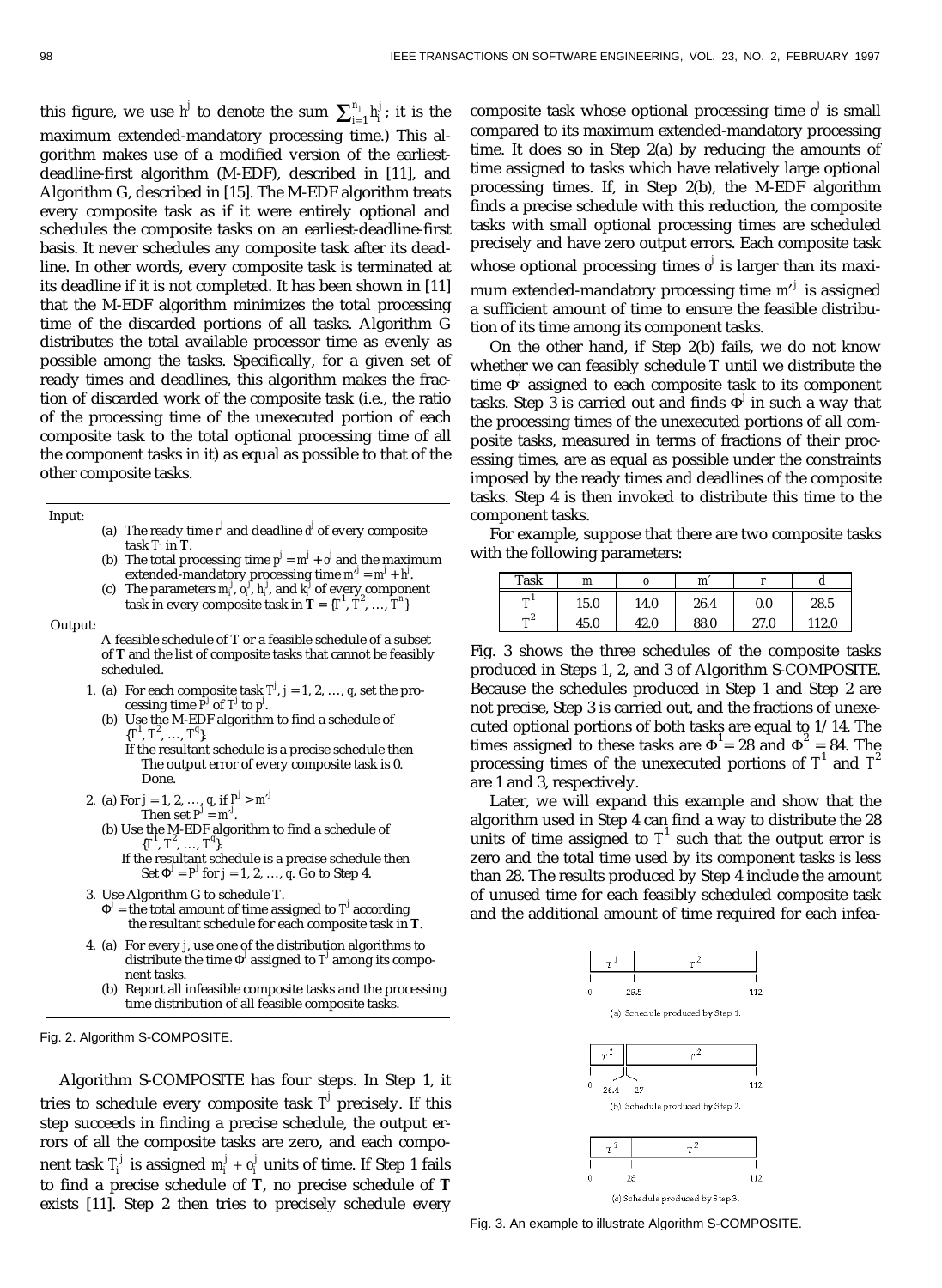sibly scheduled composite task. We can improve the chance for Algorithm S-COMPOSITE to find a feasible schedule of **T** when it fails by carrying out Step 3 and Step 4 again. In the second iteration, the amount of time used by each composite task that is feasibly scheduled in Step 4 in the first iteration is considered to be mandatory. Similarly, the amount of time required by each composite task that is not feasibly scheduled in Step 4 is used as the mandatory processing time of the task in the second iteration.

The time complexity of Steps 1 and 2 is *O*(*q ln q*). The time complexity of Step 3 is  $O(q^3)$ . The algorithms for distributing time to the component tasks have time complexity *O*(*n*). Hence, the time complexity of Algorithm S-COMPOSITE is  $O(nq + q^3)$ .

# **5.2 Low-Level Scheduling to Distribute Processor Time**

The  $\Phi$  units of time assigned to a composite task *T* must be distributed to its *n* component tasks in such a way that the following constraints are satisfied.

$$
\Phi = \phi_1 + \phi_2 + \dots + \phi_n \tag{6}
$$

$$
m_i + h_i F_{i-1} \le \phi_i \le m_i + h_i F_{i-1} + o_i + k_i F_{i-1} \tag{7}
$$

We present here five algorithms for this distribution. (Since it is no longer necessary for us to keep track of different composite tasks, we again drop the superscript to simplify our notation.)

Algorithms DIST-M, DIST-M<sup>+</sup>, and DIST-M<sup>+</sup>-ITERATIVE make decisions on the amount of time given to component tasks based primarily on their mandatory error-scaling factors. They are more suited when the processing times of the mandatory extensions of the component tasks are large compared to the processing times of the optional extensions. In contrast, Algorithms DIST-O and DIST-O<sup>+</sup> take into account the effect of the optional error-scaling factors on the output error of the composite task. They should perform better than DIST-M, DIST-M<sup>+</sup>, and DIST-M<sup>+</sup>-ITERATIVE when the processing times of the optional extensions are large in comparison to the processing times of the mandatory extensions.

### 5.2.1 Algorithm DIST-M

Fig. 4 gives the pseudocode description of Algorithm DIST-M, an algorithm which *dist*ributes processor time to component tasks based solely on the *m*andatory error-scaling factor; Theorem 4.1 provides the rationale of this algorithm. According to this theorem, when the optional error-scaling factors of all the component tasks are zero (i.e.,  $k_i = 0$  for  $i =$ 1, 2, ..., *n*), the fraction of discarded work  $F_n$  is a linear function of the times  $\phi_i$ s assigned to its component tasks. Since the constraints (6) and (7) on the  $\phi_i$  s are also linear, the problem of finding an assignment {*f<sup>i</sup>* } (i.e., the set of times assigned to component tasks) to minimize  $F_n$ , and hence the output error  $E_n$  of the composite task, is a linearprogramming problem in this special case. We can use a linear-programming package to find {*f<sup>i</sup>* } if the scheduling is done off-line. However, when  $k_i \neq 0$ , the assignment  $\{\phi_i\}$ thus found is not optimal and, as we will see later, may not even be feasible. Algorithm DIST-M and its variances offer better alternatives with lower scheduling overhead because its time complexity is *O*(*n*).

#### Input:

- (a) The parameters  $m_i$ ,  $o_i$ ,  $h_i$ , and  $k_i$  for all *n* component tasks
- (b) The total time F assigned to the composite task.

Output:

A feasible assignment {φ*<sup>i</sup>* } of time to the component tasks and the amount of unused time *U*, or a report on the failure to find a feasible schedule and the additional time required.

1. If  $\Phi \ge \sum_{i=1}^n (m_i + o_i)$  then

Schedule component tasks precisely by setting

$$
\phi_i = m_i + o_i
$$
 for  $i = 1, 2, 3, ..., n$  and  $E_n = 0$ .  
Done.

2. Set 
$$
\phi_1 = m_1
$$
 and  $\phi_i = m_i + h_i$  for  $i = 2, 3, ..., n - 1$ .

If  $\Phi$  –  $\sum_{i}^{n}$ = - 1  $\sum_{i=1}^{n-1} \phi_i \ge m_n + h_n + o_n + k_n$  then Set  $\phi_n = m_n + h_n + o_n + k_n$ . Report  $U = \Phi - \sum_{i=1}^{n} \phi_i$ .

Done.

- 3. Set  $F_0 = 0$  and  $F_{i-1} = 1$  for  $i = 2, 3, ..., n$ Compute  $a_i$  s from  $h_i$  s and  $o_i$  s for  $i = 1, 2, ..., n$ , according to (4). Sort *ai* s in nonincreasing order and put them in the list *L*. While *L* is not empty do  $x =$  index of the largest  $a_i$  in  $L$ If  $T_{x+1}$  is marked and  $x \neq n$  then  $\phi_x = m_x + h_x F_{x-1}$ Else  $\phi_x = m_x + h_x F_{x-1} + o_x + k_x F_{x-1}$ Mark  $T_x$  and remove  $a_x$  from *L*.
- 4. Compute the amount of unused time  $U = \Phi \sum_{i=1}^{n} \phi_i$ .

If 
$$
U < 0
$$
, then set  
\n $\phi_1 = m_1$ ,  $\phi_i = m_i + h_i$  for  $i = 2, 3, \ldots, n - 1$   
\n $\phi_n = \Phi - \sum_{i=1}^{n-1} \phi_i$   
\nIf  $\phi_n < m_n + h_n$  then  
\nReport that the algorithm fails and that the amount of  
\nadditional time required is  
\n $min (m_n + h_n - \phi_n - U)$ .  
\nElse report unused amount of time  $U$  and  $\{\phi_i\}$ .

Fig. 4. Algorithm DIST-M.

More specifically, Algorithm DIST-M has four steps. The first two steps try to find a feasible assignment in which  $T_n$  is scheduled to yield a zero output error. If these two steps fail, Step 3 tries to find a good assignment with a small fraction of discarded work  $F_n$ . To see the rationale behind this step, we assume for the moment that  $k_i = 0$  for all *i*. From the expression of  $F_n$  in Theorem 4.1, we see that this fraction is minimized by choosing the values of  $\phi_i$  in the following way: The larger the coefficient *ai* in the sum given by (3), the larger the value of  $\phi$ <sub>*i*</sub>. Unfortunately, because of constraints (6) and (7), this choice of  $\phi_i$  is not always possible. Because of these constraints and the fact that the  $k_i$  s are not zero, Step 3, and hence Algorithm DIST-M, is not optimal.

Step 3 tries to find an assignment which yields a small fraction of discarded work  $F<sub>n</sub>$  by making locally optimal or near-optimal decisions as follows. It begins by making the value of  $\phi_x$ , which has the largest coefficient  $a_x$  among all  $a_i$  s in (3), as large as possible. From (4), we see that  $a_x > a_{x+1}$ means  $h_{x+1} > o_x$ . In other words, the processing time of the optional part of  $T_x$  is smaller than the processing time of the maximum mandatory extension of  $T_{x+1}$  when the entire op-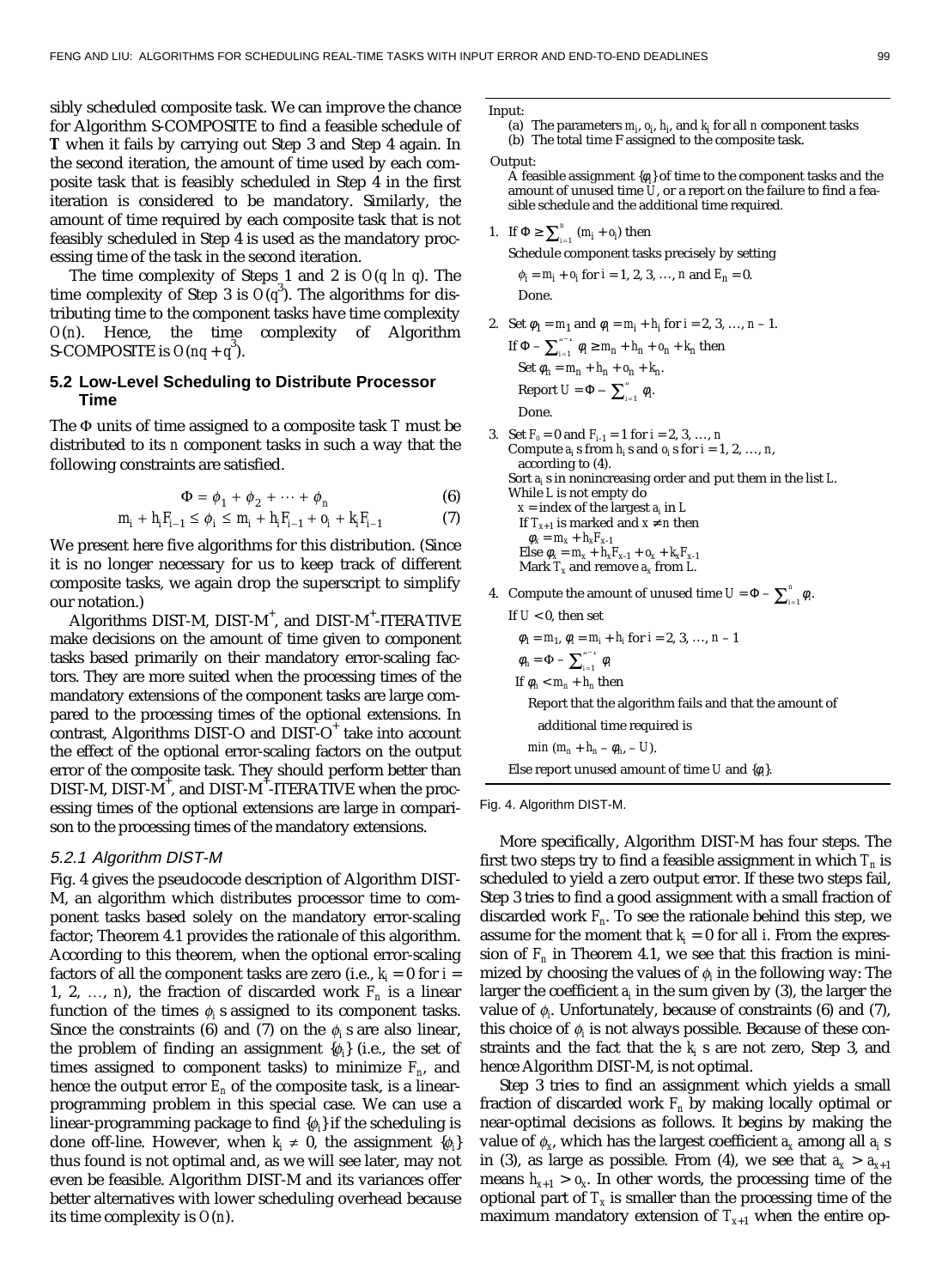tional part of  $T_r$  is left unexecuted. Therefore,  $\phi_r$  is made sufficiently large so that  $T_x$  can execute to completion. Similarly, because  $a_x > a_{x-1}$ , and hence  $h_x < a_{x-1}$ , less time is required to execute the maximum mandatory extension of  $T<sub>x</sub>$  than the optional portion of  $T_{x-1}$ . Therefore,  $\phi_{x-1}$  is chosen so only the extended-mandatory portion of  $T_{x-1}$  completes. This process is repeated until the values of all  $\phi_i$  s are chosen.

Step 4 checks whether the assignment {*f<sup>i</sup>* } produced in Step 3 is feasible for the total time  $\Phi$  assigned to the composite task. If the total time required by  $\{\phi_i\}$  exceeds  $\Phi$ , then another attempt to find a feasible assignment is made to produce a schedule with the minimum allowable output error. The algorithm fails if this assignment is also infeasible. As a result of Step 4, the amount of time not used by a feasible assignment {*f<sup>i</sup>* } or the additional amount of time needed for a feasible assignment is reported. The high-level scheduler can make use of this information to reallocate time among composite tasks, e.g., by giving the time not required by one composite task to one(s) that requires more time.

As an illustrative example, we consider the composite task  $\overline{T}^1$  in Fig. 3 which consists of a chain of four component tasks:  $T_1$ ,  $T_2$ ,  $T_3$ , and  $T_4$ . (We again suppress the superscript.) The parameters of the component tasks are:

| Task               | m       | 11  |     |     |
|--------------------|---------|-----|-----|-----|
| $T_{1}$            | 6.4     | 0.4 | 5.0 | 0.0 |
| $T_{2}$            | 4.0     | 4.0 | 2.0 | 0.0 |
| $\scriptstyle T_3$ | $1.0\,$ | 5.0 | 3.0 | 0.0 |
| T.<br>- 4          | 4.0     | 2.0 | 4.0 | 0.0 |

The total amount of time assigned to  $\overline{\mathit{I}}^{1}$  is 28.  $\overline{\mathit{I}}^{1}$  cannot be precisely scheduled and executed because  $\sum_{i=1}^{n} (m_i + o_i) = 29$ . Hence, Step 1 of Algorithm DIST-M fails to find an assignment that yields zero output error. Step 2 assigns  $\phi_1 = 6.4$ ,  $\phi_2$  = 8.0, and  $\phi_3$  = 6.0 units of time to *T*<sub>1</sub>, *T*<sub>2</sub>, and *T*<sub>3</sub>, respectively. The remaining time  $\Phi$  –  $\sum_{i=1}^{3} \phi_i$  = 7.6 is insufficient for *T*4 to execute to completion. Consequently, Step 3 is carried out. Because  $a_4 = \frac{1}{4}$ ,  $a_3 = \frac{2}{3} \times a_4 = \frac{1}{6}$ ,  $a_2 = \frac{5}{2} \times a_3 = \frac{5}{12}$ , and  $a_1 = \frac{4}{5} \times a_2 = \frac{1}{3}$ , we have  $a_2 > a_1 > a_4 > a_3$ . In the first iteration,  $\phi_2 = m_2 + h_2 + o_2 = 10.0$  is set, and  $T_2$  is marked. The fraction of discarded work  $F_1$  of  $T_1$  is 1, and the fraction of discarded work  $F_2$  of  $T_2$  is 0. In the second iteration,  $a_1$  is the largest entry. Because  $T_2$  is marked and  $F_1 = 1$ ,  $\phi_1$  is set to  $m_1$ = 6.4. In the third iteration,  $a_4$  is the largest, and thus  $\phi_4$  is chosen to be  $m_4 + h_4 + o_4 = 10$ . Because  $F_2 = 0$  and  $F_3 = 1$  in the fourth iteration, the time required by  $T_3$  is  $m_3 = 1$ . Since *i*=1  $\sum_{i=1}^{4} \phi_i = 6.4 + 10.0 + 1.0 + 10.0 = 27.4$ , the amount of unused time is 0.6 units, and the fraction of discarded work  $F_4$  of  $T_4$  is zero. Consequently, the output error is zero.

#### 5.2.2 Extensions of Algorithm DIST-M

While Algorithm DIST-M strictly follows Theorem 4.1 when making scheduling decisions, Algorithm DIST-M<sup>+</sup> only uses it as a guide. The conceptual difference between the two algorithms is in Step 3. Unlike Algorithm DIST-M, Algorithm

 $\text{DIST-M}^{\text{+}}$  does not make its scheduling decisions based solely on the  $a_i$  s. The DIST-M<sup>+</sup> algorithm goes one step further by checking to see if the total execution time of the pair of tasks  $T_i$  and  $T_{i+1}$  is shortened or lengthened by giving the task  $T_i$ more processing time. If it is shortened, then task  $T_i$  is assigned more time; otherwise, it is only allocated enough time to execute the extended-mandatory part. Steps 1, 2, and 4 of this algorithm are the same as the corresponding steps of Algorithm DIST-M; its Step 3 is described in Fig. 5. We note that the purpose of "marking" in this algorithm is different from that in Algorithm DIST-M. Here, a marked task is a task whose fraction of discarded work is zero.

| 3. Set $F_0 = 0$ and $F_{i-1} = 1$ for $i = 2, 3, , n$ .       |
|----------------------------------------------------------------|
| Compute $a_i$ s from $h_i$ s and $o_i$ s for $i = 1, 2, , n$ , |
| according to (4).                                              |
| Sort $a_i$ s in nonincreasing order and put them in the        |
| list L.                                                        |
| While L is not empty do                                        |
| $x = \text{index of the largest } a_i$ in L                    |
| If $T_{x+1}$ is marked and $x \neq n$ then                     |
| If $o'_x > h_{x+1} F_x + k_{x+1} F_x$ then                     |
| $\phi_{v} = m_{v} + h_{v} F_{v,1}$                             |
| $\phi_{v+1} = m_{v+1} + h_{v+1}F_v + o_{v+1} + k_{v+1}F_v$     |
| Else                                                           |
| $\phi_{v} = m_{v} + h_{v} F_{v,1} + o_{v} + k_{v} F_{v,1}$     |
| $\phi_{x+1} = m_{x+1} + o_{x+1}$                               |
| Mark $T_{\rm v}$                                               |
| Else /* $T_{x+1}$ is unmarked */                               |
| If $o'_r > h_{x+1} F_x$ then                                   |
| $\phi_r = m_r + h_r F_{r-1}$                                   |
| $\phi_{v+1} = m_{v+1} + h_{v+1}F_v$                            |
| Else                                                           |
| $\phi_{v} = m_{v} + h_{v} F_{v,1} + o_{v} + k_{v} F_{v,1}$     |
| $\phi_{x+1} = m_{x+1}$                                         |
| Mark $T_{x}$                                                   |
| Remove $a_x$ from L.                                           |

Fig. 5. Step 3 of Algorithm DIST-M $^+$ .

The amounts of time required to complete the component tasks may change during the execution of Algorithm  $DIST-M^+$ . If Algorithm  $DIST-M^+$  is applied iteratively, it will produce a schedule as good as or better than a schedule produced by a single pass of Algorithm DIST-M<sup>+</sup>. Therefore, Algorithm DIST-M<sup>+</sup>-ITERATIVE repeatedly applies Algorithm DIST-M<sup>+</sup> until there are no more changes to the schedule.

#### 5.2.3 Algorithm DIST-O

When the processing times of the mandatory extensions are small compared to the processing times of their optional extensions, we expect that DIST-M and its variances are unlikely to perform well. Algorithm DIST-O offers an alternative. The algorithm consists of three steps. Its first two steps are identical to the first two steps of Algorithm DIST-M; its Step 3 is described in Fig. 6.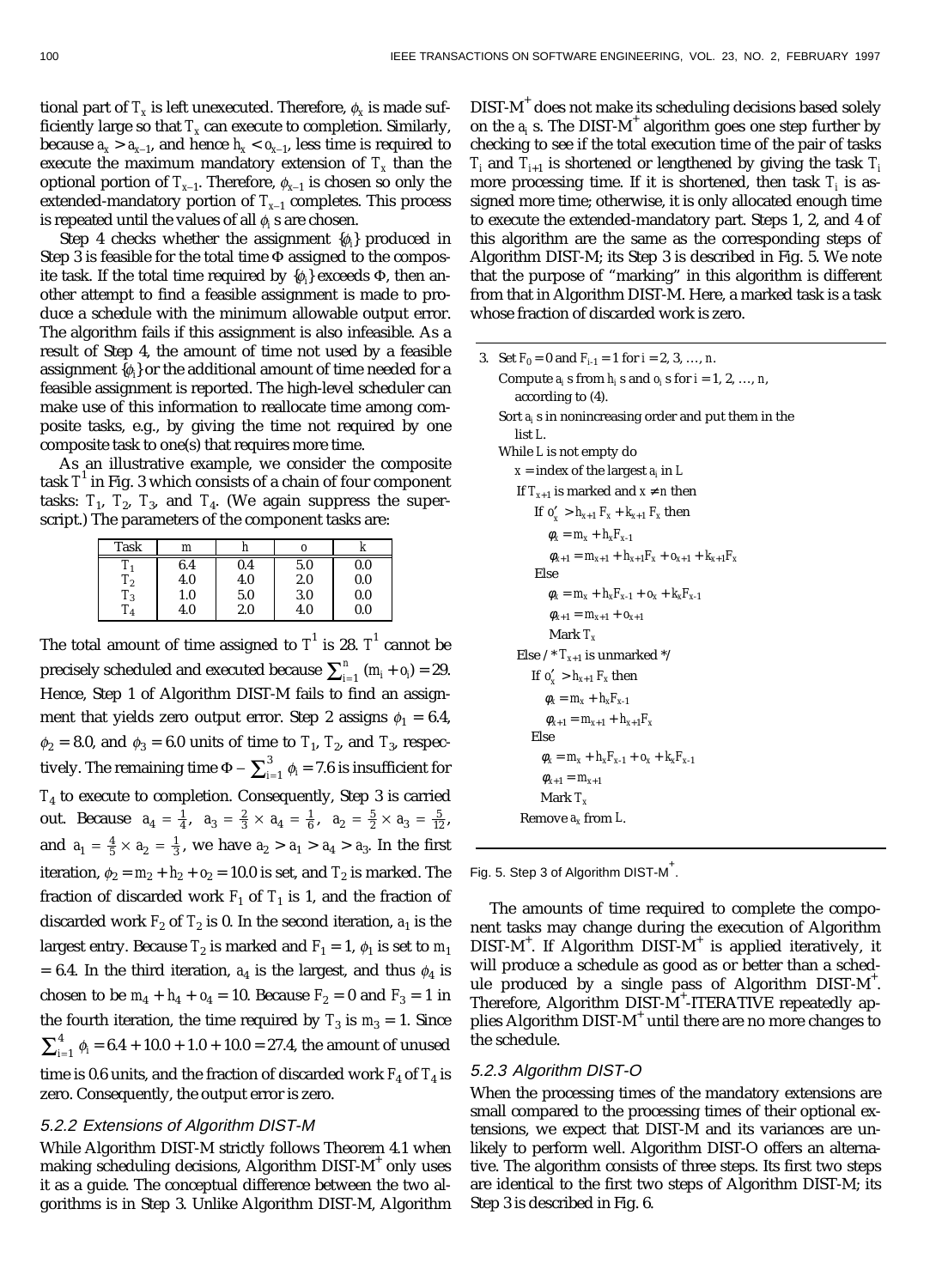Step 3 is carried out when Step 2 fails. In other words, after  $m_i + h_i$  units of time have been assigned to each of the earlier component tasks  $T_{\scriptscriptstyle \hat{p}}$  the remaining time  $\Phi$  – *i n* - - 1  $\sum_{i=1}^{n-1} (m_i + h_i)$  is insufficient for the last component task  $T_n$ to complete. The decision that must be made is whether to assign this time to  $T_n$  or an earlier component task or to divide the time between the component tasks in some manner.

After Step 2,  $\phi_1 = m_1$  $\phi_i = m_i + h_i$  for  $i = 2, 3, ..., n - 1$ Step 3 Set  $\phi_n = \Phi - \sum_{i=1}^n$ = - 1  $\sum_{i=1}^{n-1} \phi_i$ If  $\phi_n < m_n + h_n$  then Report failure to find a feasible assignment and that the additional time required is  $m_n + h_n - \phi_n$ . Done. Else  $y = \phi_n - m_n - h_n$ If  $y > o'_{n} o'_{n-1} / k_{n}$  then  $\sigma_{n-1} = min(o_{n-1} + k_{n-1}, y)$  $\phi_{n-1} = \phi_{n-1} + \sigma_{n-1}$  $\phi_n = \phi_n - \sigma_{n-1}$ Report {φ*i*}. Done.

Fig. 6. Step 3 of Algorithm DIST-O.

Algorithm DIST-O is based on the expression of output error given by (5). Like Algorithm DIST-M, the decision made by Algorithm DIST-O is only locally optimal. To understand the reasoning behind the choices made by Step 3, let  $y = \Phi - \sum_{i}^{n}$ = - 1  $\sum_{i=1}^{n-1}$   $(m_i + h_i)$  and  $y > 0$ . We suppose that the *y* units of time is divided evenly between  $T_n$  and  $T_{n-1}$ . According to (5), the fraction of discarded work  $F_n$  is given by

$$
F_n = 1 - y \bigm/ \left( 2 \left[ \overline{o'_n} - \frac{k_n y}{2 \overline{o'_{n-1}}} \right] \right)
$$

where again  $o'_n = o_n + k_n$  and  $o'_{n-1} = o_{n-1} + k_{n-1}$ . We now ask whether  $F_n$  can be reduced by assigning  $y + \delta$  units of time to  $T_n$  for  $\delta > 0$  at the expense of  $T_{n-1}$ . This question is equivalent to whether the inequality

$$
\left(\frac{y}{2}+\delta\right) / \left(\sigma'_{n} - \frac{k_{n}(y/2-\delta)}{\sigma'_{n-1}}\right) > \frac{y}{2} / \left(\sigma'_{n-1} - \frac{k_{n}y}{2\sigma'_{n-1}}\right)
$$

is true. A simple algebraic manipulation shows that this inequality holds if

$$
y < \frac{o'_n o'_{n-1}}{k_n}
$$

In this case, it is better to give all the remaining time  $y$  to  $T_n$ . Otherwise, we give more time to the earlier component task  $T_{n-1}$ .

# 5.2.4 Algorithm DIST-O<sup>+</sup>

The decision made in Algorithm DIST-O is good only when the processing times of the maximum mandatory extensions of the component tasks are fairly small. In general, we may be able to reduce the output error by distributing the available time to earlier component tasks. Algorithm DIST-O<sup>+</sup>, an enhanced version of Algorithm DIST-O, serves this purpose. This algorithm tries to divide the processing time across all the component tasks; the algorithm is identical to Algorithm DIST-M except that the heuristic guide *ai* in Step 3 is calculated differently.

The choice of  $a_i$  is motivated by the expression in  $(5)$ . According to this equation, when the mandatory error-scaling factors of all the component tasks are zero (i.e.,  $h_i = 0$  for  $i =$ 1, 2,  $\ldots$ , *n*), a component task whose optional error-scaling factor and optional processing time are smaller than those of the successor task should be given more time than the successor task when the fraction of discarded work of its predecessor is sufficiently small. Otherwise, the successor task should be given more time. Consequently, we choose *ai* to be  $o_{i+1}$   $k_{i+1}$  /  $o_i$   $k_i$  for  $i = 1, 2, ..., n$ .

# **5.3 Extracting Error-Scaling Factors**

The low-level algorithms for distributing time to component tasks require as input parameters the error-scaling factors of the component tasks. These algorithms cannot be applied directly to component tasks whose extension functions are not in the linear form given by (1) and (2). We now describe how to transform a given set of component tasks with arbitrary mandatory and optional extensions to another set with linear mandatory and optional extensions and thus find the error-scaling factors.

Without loss of generality, suppose that the given mandatory and optional extensions (denoted by  $H_i^g(F_{i-1})$  and  $K_i^g(F_{i-1})$ , respectively) of a component task  $T_i$  are as shown by the dotted curves in Fig. 7a and 7b, respectively. We approximate each given extension function by two straightline segments; both segments lie entirely above each extension function. These straight-line segments give an upper bound of the values of the extension function at all values of *Fi*-1. A valid, feasible schedule based on such straight-line approximations of the extension functions is surely a valid, feasible schedule for the given extension functions.

Specifically, one of the two straight lines is the vertical one at  $f_m$  (or  $f_o$ ), where  $0 < f_m \le 1$  (or  $0 < f_o \le 1$ ). We call  $f_i = min(f_m, f_o)$ , the *discard threshold* of task  $T_{\scriptscriptstyle \hat{r}}$  The task  $T_{\scriptscriptstyle \hat{i}}$  can never produce a precise result when more than *fi* fraction of the optional task  $O_{i-1}$  of  $T_{i-1}$  is left unexecuted. We want to ensure that this condition never occurs for any component task. For this reason, if  $f_i < 1$ , we increase the mandatory processing time of  $T_{i-1}$  by  $(1 - f_i)$   $o_{i-1}^g$  and decrease the optional processing time of  $T_{i-1}$  by  $(1 - f_i)$   $o_{i-1}^g$ , where  $o_{i-1}^g$  denotes the given optional processing time of  $T_{i-1}$ . In other words, we transform the predecessor task  $T_{i-1}$  into one whose mandatory and optional processing times are given by

$$
m_{i-1} = m_{i-1}^{g} + (1 - f_i) o_{i-1}^{g}
$$
  

$$
o_{i-1} = o_{i-1}^{g} - (1 - f_i) o_{i-1}^{g}
$$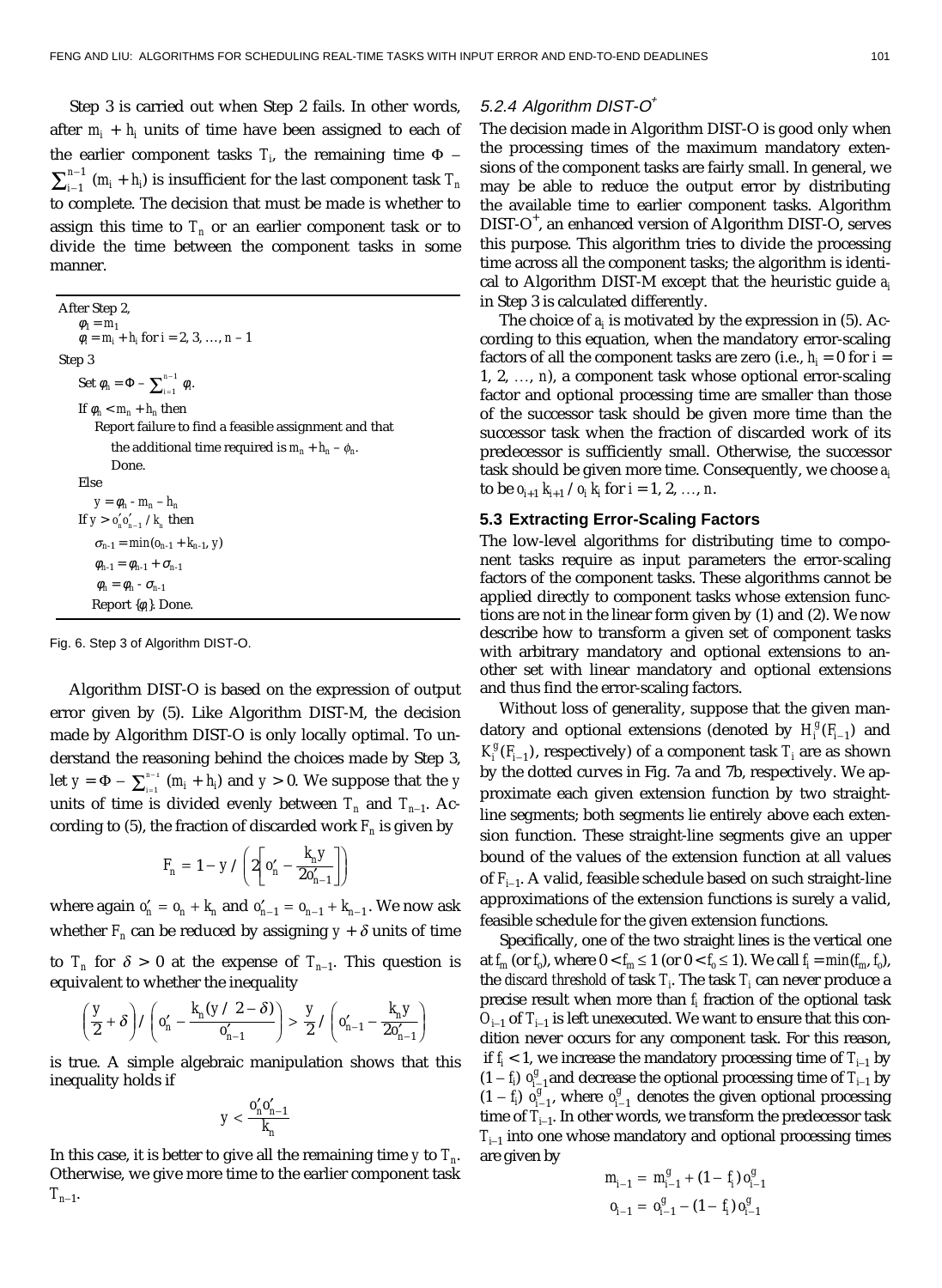where  $m_{i-1}^g$  is the given mandatory processing time of  $T_{i-1}$ . Our algorithms work with the transformed parameters  $m_{i-1}$ and  $o_{i-1}$ , not the corresponding given parameters.

The allowed range of the fraction of discarded work  $F_{i-1}$ , based on the computed value  $o_{i-1}$  is [0, 1]. Adopting the straight-line segments with finite slopes in this range, we have the following approximate extension functions:

$$
H_i(F_i) = XF_{i-1}
$$
  

$$
K_i(F_i) = YF_{i-1}
$$

where  $X$  and  $Y$  are the values defined in Fig. 7. Hence,  $h_i =$  $X$  and  $k_i = Y$ . Hereafter, we assume that the characteristics of all component tasks are first analyzed, and then the parameters  $m_i$ ,  $o_i$ ,  $h_i$ , and  $k_i$  of every component task  $T_i$  in every composite task are derived from the given mandatory and optional processing times and extension functions in the manner described above.



Fig. 7. Extension functions.

## **6 PERFORMANCE**

We ran a suite of simulation experiments to evaluate the performance of Algorithms DIST-M, DIST-M<sup>+</sup>, DIST-M<sup>+</sup>-ITERATIVE, DIST-O, and DIST-O<sup>+</sup>. For convenience, we call the five algorithms collectively as DIST-\* algorithms. In each experiment, we randomly generated a composite task and each of its component tasks. For each component task, the mandatory and optional processing times (i.e., *mi* and *oi* ) and the mandatory and optional error-scaling factors (i.e., *hi* and *ki* ) were randomly chosen from their respective probability distributions; we isolated the effect of these parameters by keeping all other parameters fixed. (For example, the number of component tasks in a composite task was fixed at 8.) For

each composite task, the parameters  $m_{i}$ ,  $h_{i}$ ,  $o_{i}$ , and  $k_{i}$  of each component task *Ti* were chosen from either uniform distributions or bimodal distributions. We then applied the five algorithms on each composite task and found the fractions of discarded work of the last component task produced by them. For a given algorithm, the lower the fraction of discarded work, the better the performance.

## **6.1 Uniform Distribution**

Table 1 shows the performance of the DIST-\* algorithms found in four representative experiments where the parameters  $m_i$ ,  $h_i$ ,  $o_i$ , and  $k_i$  of each  $T_i$  were all chosen from uniform distributions. Each column corresponds to a composite task whose component-task parameters are selected from either the uniform distribution in the range [0, 10) or the uniform distribution in the range [0, 100). We call the distribution with the range [0, 10) to be the "small" uniform distribution. So, when the parameter  $h_i$  of all component tasks are chosen from the "small" distribution and  $m_i$ ,  $o_i$ , and  $k_i$  from the larger distribution, namely the one with range [0, 100), we label the appropriate column with "small *h*" as exemplified by the second column of each experiment in Table 1.

The numerical entries in Table 1 are either in roman or italic font. The first two steps of all five DIST-\* algorithms are the same; these steps try to find a feasible scheduling assignment which yields zero output error. When either Step 1 or 2 succeed, the results are listed in roman font. If either of these steps fail, then the succeeding steps distinguish the individual DIST-\* algorithms. The results for the composite tasks which benefit from these distinguishing steps are in italics. If none of the steps result in a feasible schedule, then the composite task is said to be unschedulable (uns).

When the expected values of the *hi* parameters are small, the five algorithms perform almost identically. Small *hi* parameters imply that compensating for the input error of a component task can be *much* cheaper timewise than scheduling its predecessor tasks precisely. As a result, the best approach to schedule these types of tasks in general is to schedule only the extended mandatory parts of all but the last component task and then compensate for the accumulated error by giving the last component task as much time as possible. This approach is what Step 2 of all the DIST-\* algorithms does, thus explaining the near-identical performance.

The only instance where the algorithms do not perform identically when *hi* are small is when *oi* and *ki* are small as well. In this case, the approach described above takes about as much time as scheduling the component tasks precisely because all the optional parameters are small. In other words, the time given to the last component task to compensate for error in the mandatory parts (i.e., the mandatory extensions) and for the accumulated error of its predecessors is comparable to the amount of time it takes to simply execute all the shorter optional parts entirely to begin with. Because neither effect is pronounced, the heuristics in Steps 3 or 4 of the DIST-\* algorithms can come into play and possibly produce better schedules. For instance, for small  $h_i$ ,  $o_i$ , and  $k_i$  in Experiment 1, DIST-M<sup>+</sup> and DIST-M<sup>+</sup>-ITERATIVE achieve the fraction of discarded work of 0.211 and perform better than the other algorithms.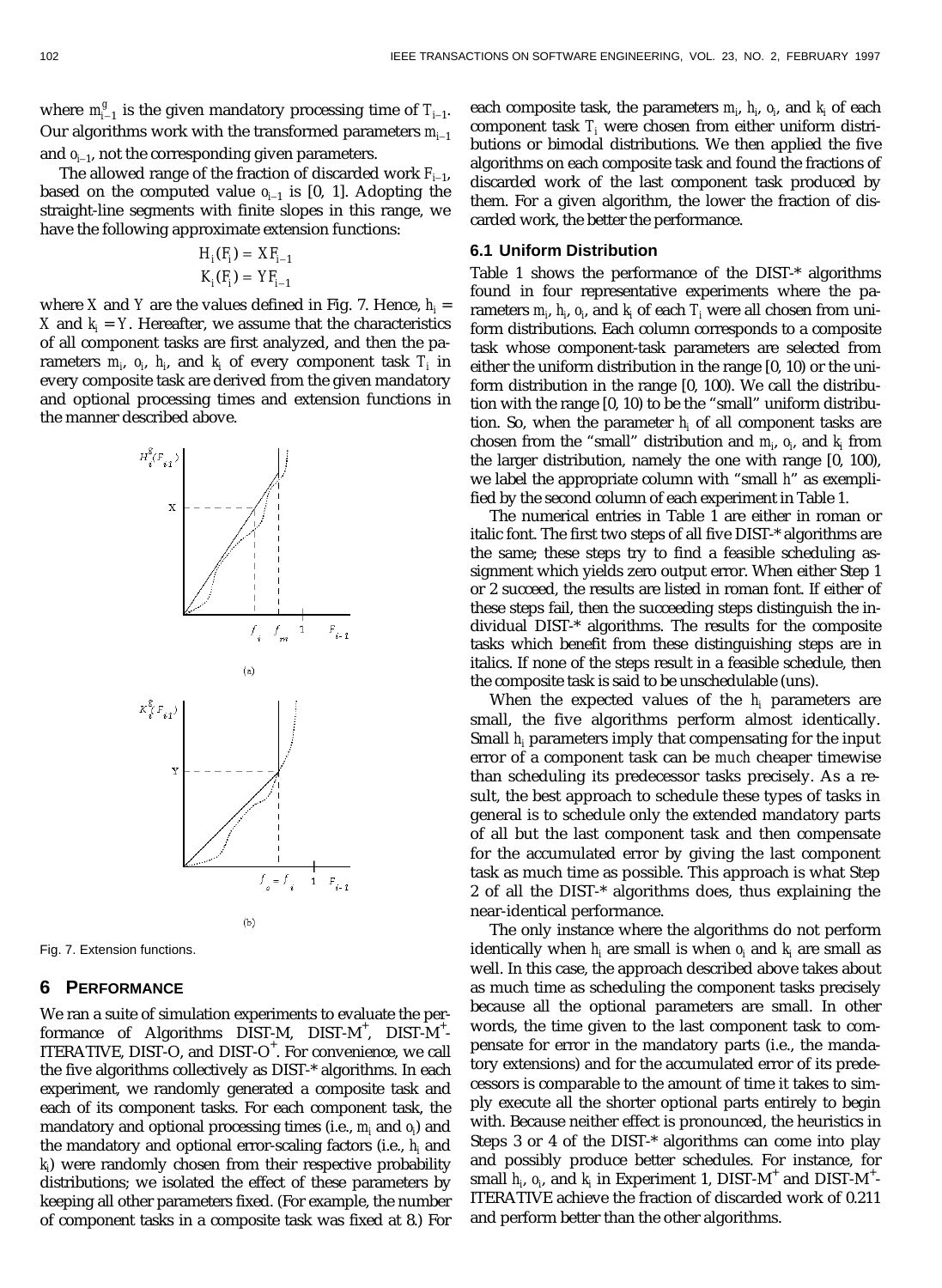TABLE 1 FRACTION OF DISCARDED WORK—UNIFORMLY DISTRIBUTED PARAMETERS

Experiment 1

| Algorithm | small      |      |      |      |         |      |            |      |              |      |           |       |            |      |       |
|-----------|------------|------|------|------|---------|------|------------|------|--------------|------|-----------|-------|------------|------|-------|
| DIST-     | m, h, o, k | 'n   | h, c | h.o  | h, o, k | k    | $^{\circ}$ | o,k  | m            | m.h  | $m_1n_2k$ | m.h.o | m k        | m.o  | m,o,k |
| M         | .991       | .420 | .489 | .874 | .361    | .161 | .000       | .000 | <b>LITIS</b> | .981 | .980      | .883  | ,338       | .000 | .000  |
| M+        | 850        | .420 | .489 | .874 | .211    | .091 | .000       | .000 | .963         | 981  | .980      | .883  | .268       | .000 | ,000  |
| $M+ITER$  | 850        | .420 | .489 | .874 | .211    | .091 | .000       | .000 | .963.        | 981  | .980      | .833  | .268       | .000 | .000  |
| o         | .991       | .420 | .489 | .874 | 361     | uns  | .000       | .000 | uns          | .931 | .980      | .883  | <b>uns</b> | .000 | .000  |
| o+        | .991       | .420 | -489 | .874 | .361    | uns  | .000       | .000 | uns          | 981  | .980      | .883  | uns        | ,000 | .000  |

#### Experiment 2

| Algorithm   |            |      |       |      |        |      |     | small           |      |       |          |       |      |               |       |
|-------------|------------|------|-------|------|--------|------|-----|-----------------|------|-------|----------|-------|------|---------------|-------|
| DIST-       | m, h, o, k | h    | A, le | h,o  | .h.o.k | k    | о   | o,k             | 771  | 14.44 | 71, h, k | m.h.o | m.k  | m,o           | m,o,k |
| М           | 144        | .898 | .882  | .922 | .834   | .085 | uns | uns             | 026  | .873  | .853     | .943  | .080 | ----<br>$uns$ | uns   |
| M+          | .055       | .898 | .882  | .922 | .795   | .085 | uns | uns             | .000 | .873  | 853      | .943  | .080 | uns           | uns   |
| $M^+$ -ITER | .055       | .898 | .882  | .922 | .735   | .085 | uns | uns             | .000 | .873  | 853      | .943  | .080 | uns           | uns   |
| о           | uns        | .893 | .882  | .922 | .924   | uns  | uns | $_{\text{uns}}$ | uns  | .873  | .853     | .943  | uns  | uns           | uns   |
| $O+$        | uns        | .893 | .882  | .922 | .924   | uns  | uns | uns             | uns  | .873  | .853     | .943  | uns  | uns           | uns   |

#### **Reperiencent S**

| Algorithm     |                  |      |      |      |         |                  |      | small |      |      |         |       | ---- |      |       |
|---------------|------------------|------|------|------|---------|------------------|------|-------|------|------|---------|-------|------|------|-------|
| DIST-<br>———— | m h.e.k          | h    | h.k  | h.o  | h, o, k | k.               | ۰    | o,k   | m    | m.h  | m, h, k | m.h.o | m k  | m,o  | m,o,k |
| м             | .572             | .968 | .677 | .121 | .863    | .914             | .000 | .000  | uns  | 905  | .833    | .681  | .872 | .000 | ,000  |
| $M+$          | .394             | .963 | .677 | .121 | .968    | .914             | .000 | .000  | .876 | .905 | .883    | .681  | .812 | .000 | .000  |
| $M^+$ -ITER   | .39 <sub>A</sub> | .968 | .677 | .121 | .968    | .914             | .000 | .000  | .876 | .905 | .883    | .681  | .872 | .000 | .000  |
| $\circ$       | .572             | .968 | .677 | .121 | .968    | 12 <sub>DB</sub> | .000 | .000  | uns  | 905  | .883    | .681  | 872  | .000 | .000  |
| o+            | 572              | .968 | .677 | .121 | .968    | uns              | .000 | .000  | uns  | 905  | .883    | .681  | .872 | ,000 | .000  |

Experiment 4

| Algorithm | small      |      |      |      |         |      |                 |      |      |      |         |       |      |      |       |
|-----------|------------|------|------|------|---------|------|-----------------|------|------|------|---------|-------|------|------|-------|
| DIST-     | m, h, o, k | h    | h, h | ĥ,o  | A, O, R | ĸ    | $\Omega$        | o, k | T1   | m,n  | m, n, c | m h.o | m.k  | T1.0 | m,o,k |
| м         | .208       | ,985 | .139 | .912 | .065    | .378 | $_{\text{uns}}$ | uns  | .018 | .886 | .742    | .967  | .902 | uns  | uns   |
| $M+$      | .203       | .985 | .139 | .912 | .170    | .878 | uns             | uns  | .018 | 886. | 742     | .967  | .902 | uns  | uns   |
| $M+$ ITER | .203       | .985 | .139 | .912 | .170    | .878 | uns             | uns  | .018 | .885 | .742    | .967  | .902 | uns  | uns   |
| $\circ$   | .924       | .985 | .139 | .912 | .742    | uns  | uns             | uns  | .734 | .886 | .742    | .867  | uns  | uns  | uns   |
| o+        | .924       | .985 | .139 | .912 | .742    | uns  | uns             | uns  | 734  | .886 | .742    | .967  | uns  | uns  | uns   |

In general, whenever  $h_i$  are small and  $o_i$  are large, the better approach is to schedule only the extended mandatory parts and then compensate for the accumulated error by giving the last component task as much time as available. On the other hand, whenever the  $o_i$  s or  $k_i$  s are small, the better approach is to schedule all the component tasks precisely. The performance of the five heuristics seen in all the experiments where the  $o_i$  s or  $k_i$  s are small supports this hypothesis. The heuristic steps in the DIST-\* algorithms effectively "reconcile" these opposing approaches and determine how much of each scheduling approach to use in finding an assignment for each set of parameter values.

In summary, Algorithms  $DIST-M^+$  and  $DIST-M^+$ -ITERATIVE perform better than the other algorithms in most cases; however in some cases, they do not. For example, in Experiment 4 when *hi* , *oi* , and *ki* are small, DIST-M  $\overline{\text{performs}}$  better than both DIST-M<sup>+</sup> and DIST-M<sup>+</sup>-ITERATIVE because the locally optimal decisions made by DIST-M<sup>+</sup> and DIST-M<sup>+</sup>-ITERATIVE were not globally optimal. Finally, the results of this set of experiments do not distinguish the performance of DIST- $\vec{M}^+$  and DIST-M<sup>+</sup>-ITERATIVE.

#### **6.2 Bimodal Distribution**

Table 2 shows the results obtained in four representative experiments where the parameters  $m_i$ ,  $h_i$ ,  $o_i$ , and  $k_i$  were chosen from either uniform or bimodal distributions. Specifically, in each experiment, the parameters of each component task were selected from either a uniform distribution in the range [0, 100) or a bimodal distribution in the ranges [0, 10) or [90, 100). (The bimodal probability density function is equal to  $1/20$  in the ranges  $[0, 10)$  and  $[90, 100)$ and is equal to zero elsewhere.) For example, when the *hi* parameters are chosen from the bimodal distribution and  $m_i$ ,  $k_i$ , and  $o_i$  are chosen from the uniform distribution, we label the appropriate column with "bimodal *h*."

The results in Table 2 show that the different heuristics used in the different DIST-\* algorithms lead to a larger difference in performance when all or some of the task parameters are bimodally distributed. The reason is that Steps 1 and 2 do not often succeed for tasks with bimodally distributed parameters. For instance, while column 2 of Table 1 shows that when  $m_i$ ,  $o_i$ , and  $k_i$  are large and  $h_i$  is small, all five DIST-\* algorithms achieve the same result; the corresponding case of large *mi* , *oi* , and *ki* chosen from the same uniform distribution but  $h_i$  chosen from the bimodal distri-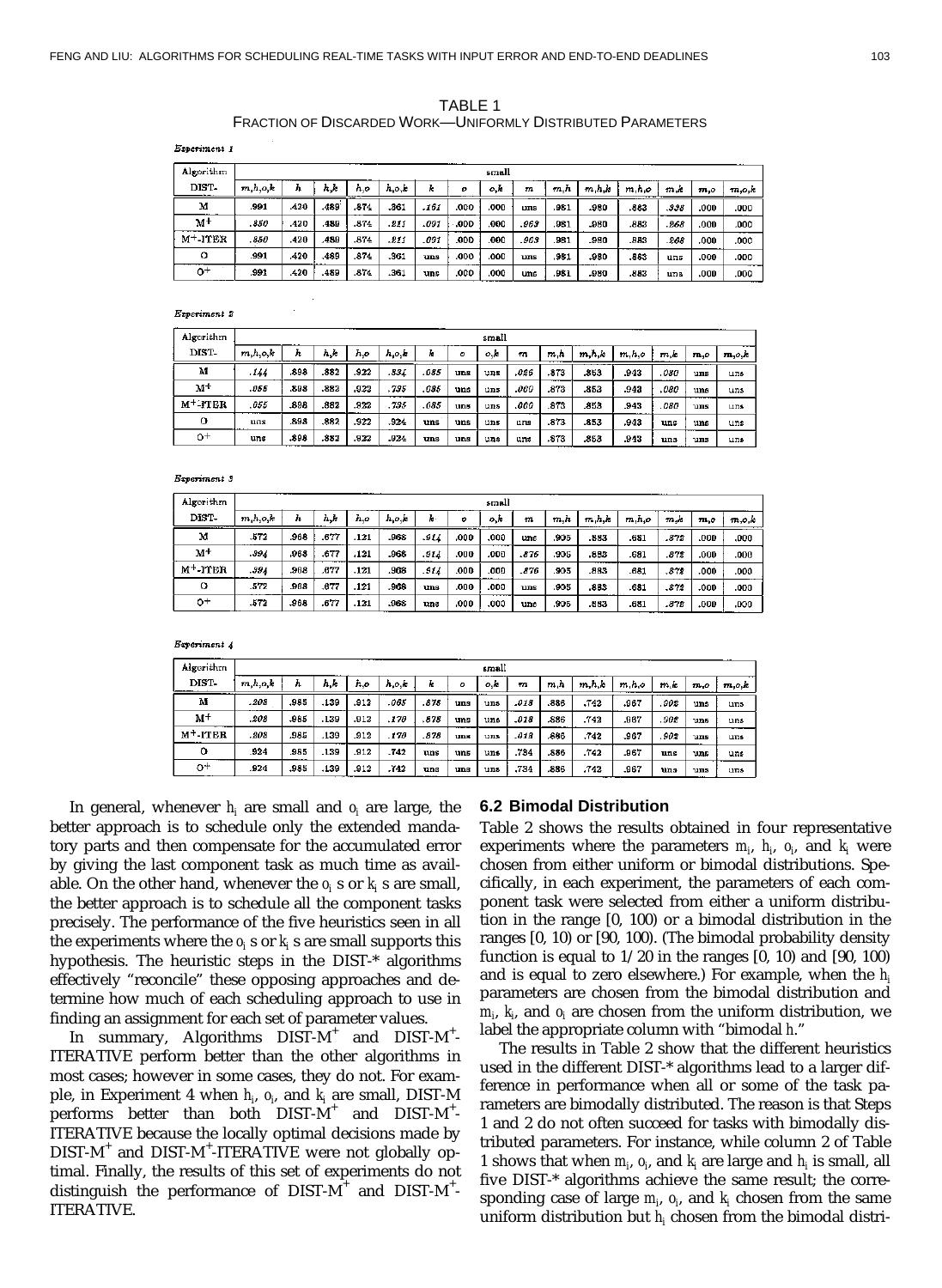| TABLE 2                                                                 |
|-------------------------------------------------------------------------|
| FRACTION OF DISCARDED WORK—BIMODAL AND UNIFORMLY DISTRIBUTED PARAMETERS |

**Experiment 1** 

| Algorithm      |            |       |      |      |       |      |         | bimodal |       |      |         |       |      |     |         |
|----------------|------------|-------|------|------|-------|------|---------|---------|-------|------|---------|-------|------|-----|---------|
| DIST-          | m, h, o, k | h     | h,e  | h,o  | h,o,k | k    | $\circ$ | o,k     | $\pi$ | n.h  | m, n, c | m.h.o | m.k  | m.o | m, o, k |
| M              | .000       | .920  | .932 | uns  | .925  | .948 | uns     | .993    | .334  | .950 | .358    | uns   | .663 | uns | .961    |
| $M_{+}$        | .000       | .894  | .932 | .946 | -844  | .948 | uns     | .930    | .334  | .855 | .358    | 569   | .663 | uns | .598    |
| $M^+$ ITER     | .000       | .83.4 | .932 | .946 | .844  | .948 | uns     | .930    | .834  | .865 | .358    | 569   | .663 | uns | .598    |
| o              | uns        | .820  | uns  | uns  | uns   | .948 | uns     | uns     | .834  | .950 | uns     | 1173  | .872 | uns | uns     |
| 0 <sup>+</sup> | uns        | .920  | uns  | uns  | uns   | .948 | uns     | uns     | .834  | .950 | uns     | uns   | .872 | uns | uns     |

#### Experiment 2

| Algorithm      |          |      |              |      |       |      |     | bimodal |              |      |                 |       |       |             |        |
|----------------|----------|------|--------------|------|-------|------|-----|---------|--------------|------|-----------------|-------|-------|-------------|--------|
| DIST-          | m,h,o,k  | ħ    | h, k<br>---- | h,o  | h,o,k | ĸ    | Ó   | o.k     | $\mathbf{m}$ | m,h  | n, h, k         | m,h,o | m.k   | 771,0       | 71.0.k |
| M              | .020     | uns  | 958.         | .789 | .816  | .797 | uns | .946    | .990         | uns  | .670            | .71f  | .804  | ----<br>uns | .870   |
| M <sup>+</sup> | .058     | .839 | 958          | .899 | .854  | .797 | uns | .946    | .931         | 955  | .670            | .824  | .80.4 | uns         | .870   |
| $M^+$ : ITER   | 020      | .859 | .958         | .789 | .316  | .797 | uns | .916    | .931         | .955 | .670            | .71.6 | .804  | uns         | .870   |
| $\circ$        | uns      | uns  | បងទ          | uns  | una   | uns  | uns | uns     | uns          | uns  | $_{\text{uns}}$ | uns   | uns   | uns         | uns    |
| o+             | $_{uns}$ | uns  | uns          | uns  | uns   | uns  | uns | uns     | uns          | uns  | uns             | uns   | uns   | <b>uns</b>  | uns    |

#### Experiment S

| Algorithm   | bimodal    |      |      |      |       |      |            |             |      |      |                 |       |      |      |       |
|-------------|------------|------|------|------|-------|------|------------|-------------|------|------|-----------------|-------|------|------|-------|
| DIST-       | m, h, o, k | ħ    | h, k | h.o  | h,a,k | Ŀ    | ۰          | o, k        | m    | m.h  | m, h, k         | m.h.o | m, k | m, o | m,o,k |
| M           | .154       | .832 | .154 | .939 | .062  | .944 | uns        | .837        | .735 | .787 | .803            | .69.4 | .932 | uns  | .042  |
| M+          | .154       | .853 | .154 | uns  | .062  | .944 | .826       | .867        | .735 | .787 | .803            | .914  | .932 | .791 | .642  |
| $M^+$ -ITER | .15.4      | .832 | .154 | .761 | ,062  | .944 | .826       | .887<br>--- | .735 | .787 | .803            | .516  | .932 | .791 | .642  |
| $\circ$     | uns        | .942 | uns  | uns  | uns   | .944 | <b>uns</b> | uns         | 735  | .897 | uns             | uns   | 932  | uns  | uns   |
| $O+$        | uns        | .942 | uns  | uns  | tins  | 944  | <b>URB</b> | uns         | 735  | .897 | $\mathbf{u}$ ns | uns   | .932 | uns  | uns   |

Experiment 4

| Algorithm   |            |      |            |      |       |      |      | bimodal |      |       |         |       |      |            |       |
|-------------|------------|------|------------|------|-------|------|------|---------|------|-------|---------|-------|------|------------|-------|
| DIST-       | m, h, o, k | h    | h,k        | h,o  | h,o,k | k    | o    | o,k     | m    | 771.A | m, h, k | m.h.o | m,k  | m,o        | n.o.k |
| м           | 592        | 559  | .865       | uns  | uns   | 932  | uns  | .349    | .859 | .835  | .687    | uns   | .873 | <b>Uns</b> | .873  |
| $M+$        | 538        | .559 | .365       | uns  | .247  | .932 | .814 | .345    | .859 | .836  | .637    | uns   | .873 | .750       | .873  |
| $M^+$ -ITER | 538        | .559 | .365       | .721 | .947  | .932 | .514 | - 849   | .859 | .836  | .687    | .637  | .873 | .750       | 873   |
| $\Omega$    | uns        | .808 | <b>uns</b> | uns  | uns   | .932 | uns  | uns     | .859 | .909  | uns     | uns   | .873 | uns        | uns   |
| $^{\circ}$  | uns        | .808 | <b>UDS</b> | uns  | uns   | .932 | uns  | uns     | .859 | .909  | uns     | uns   | .873 | uns        | uns   |

bution (column 2 of Table 2) shows that the DIST-M $^\mathrm{+}$  and DIST-M<sup>+</sup>-ITERATIVE algorithms produce better results than the other algorithms. The bimodal mixture of small and large *hi* makes the approaches taken by Step 1 and Step 2 less effective, thus allowing the heuristics of the DIST- $M^+$ and DIST-M<sup>+</sup>-ITERATIVE algorithms to be applied more frequently and leading to better results. That Steps 1 and 2 fail more frequently for tasks with bimodally distributed parameters is demonstrated by the larger number of italicized entries in Table 2.

As in Table 1 when  $o_i$  or  $k_i$  are small, Table 2 shows that when  $o_i$  or  $k_i$  are bimodally distributed, the approach of scheduling all the component tasks precisely is still a good one. However, it is no longer as good as in the case when all task parameters are uniformly distributed; this is due mainly to the fact that fewer of the  $o_i$  and  $k_i$  parameters are small in the bimodal distribution when compared to the uniform distribution for a given composite task. Because the sample of  $o_i$  and  $k_i$  parameters is no longer uniformly distributed, the heuristics potentially have more opportunities to tradeoff the processing times of the mandatory and optional extensions of the component tasks, thus producing better results.

In summary, as in Table 1, Algorithms  $\text{DIST-M}^+$  and DIST-M<sup>+</sup>-ITERATIVE generally perform better than the other algorithms when some parameters are bimodally distributed. Furthermore, DIST-M<sup>+</sup>-ITERATIVE always performed as well as or better than DIST-M $^\mathrm{+}$ .

# **7 SUMMARY AND FUTURE WORK**

In this paper, we extended the imprecise-computation technique to account for input error and end-to-end timing constraints and developed five heuristic scheduling algorithms—DIST-M, DIST-M<sup>+</sup>, DIST-M<sup>+</sup>-ITERATIVE, DIST-O, and  $\text{DIST-O}^{\text{+}}$ —to minimize the output error of each composite task in a real-time system. The algorithms all have time complexity *O*(*n*). Although our initial intuition indicated that the DIST-O and DIST-O<sup>+</sup> algorithms would perform better when the processing times of mandatory extensions were small compared to that of the optional extensions, this turned out to be false. For the suite of simulation experiments that were run to evaluate these algorithms, the DIST-M algorithm and its variants always performed as well as or better than either Algorithm DIST-O or Algorithm DIST-O<sup>+</sup>. This makes sense because the optional ex-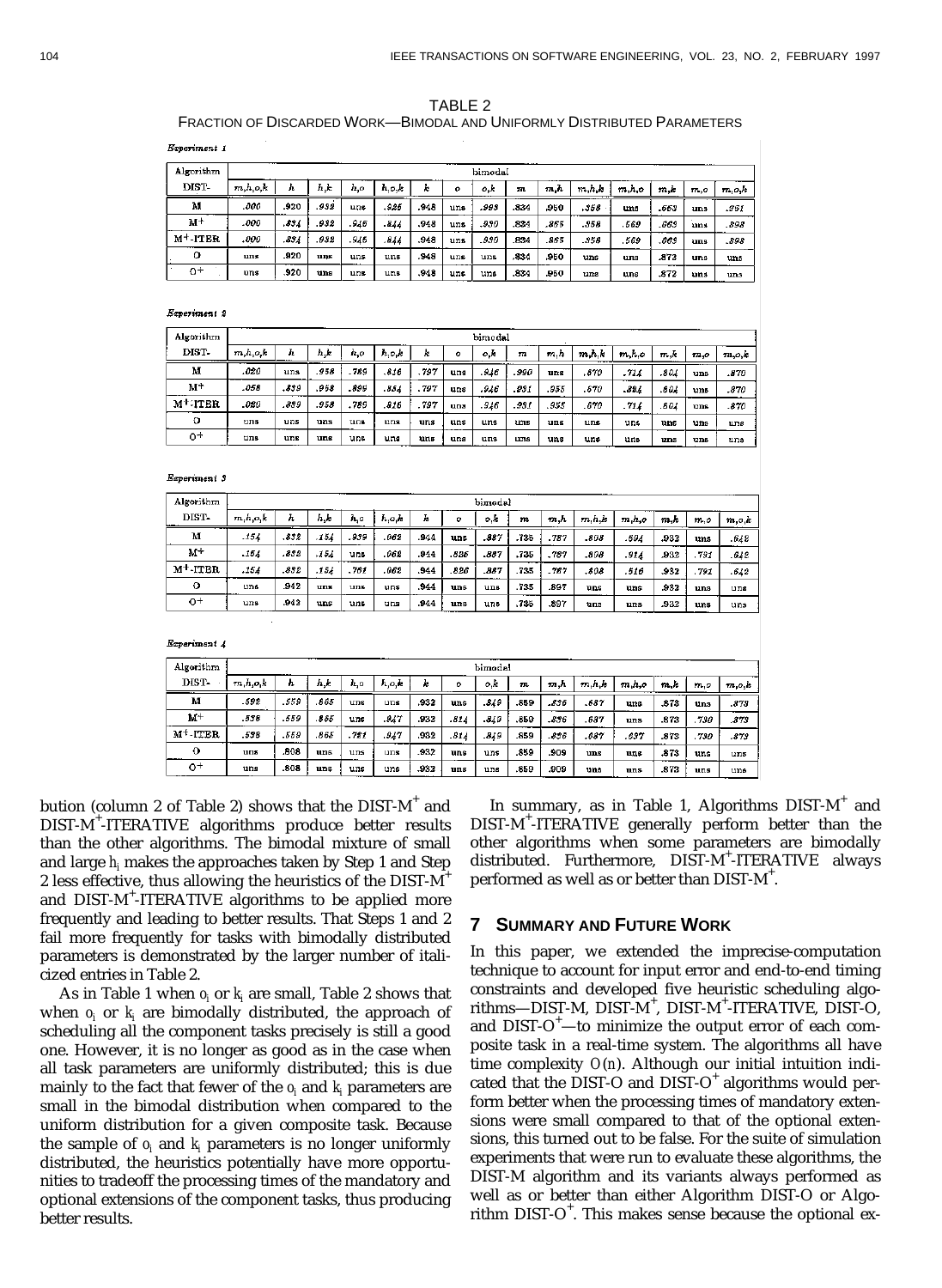tension does not have to be executed in any given schedule whereas the mandatory extension must always be executed. When an optional extension is "too long" (e.g., *ki* and/or *oi* large), the algorithms choose not to schedule it. Furthermore, when the mandatory extensions are small (i.e., *hi* and/or  $m_i$  small), it is easier to compensate for the accumulated error produced by earlier component tasks by scheduling the last component task as much as possible.

As stated in Section 5, we could have used a linearprogramming solver to do time distribution for the special case where the optional error-scaling factors are all zero. However, when the linear-programming solutions are applied to the composite tasks in the experimental suite (all of which have nonzero optional error-scaling factors), the solution provided by the linear-programming solver gives us an infeasible time distribution for every composite task generated in our experiments.

There are many natural extensions of this work including the generation of other precedence constraint graphs and more accurate piecewise linear approximations of the extension functions. For example, we are evaluating the performance of our algorithms when the extension functions of component tasks are concave and convex. Yet another extension would make more of a global decision in assigning time to the component tasks of a composite task. Specifically, when the low-level algorithm is unable to schedule the component tasks of a composite task within its allotted time, the lowlevel algorithm could provide feedback to the high-level algorithm about its additional processing-time needs. If the high-level algorithm finds other composite tasks that do not require the entirety of their assigned processing times, the unschedulable composite task could borrow time from them in order to become schedulable.

#### **ACKNOWLEDGMENTS**

This work was supported in part by the Office of Naval Resarch under Contract No. N00014-92-J-1146 and the Air Force Office of Scientific Research under Contract No. F49620-93-1-0060.

#### **REFERENCES**

- [1] A.L. Liestman and R.H. Campbell, "A Fault-Tolerant Scheduling Problem," *IEEE Trans. Software Eng*., vol. 12, no. 10, pp. 1,089– 1,095, Oct. 1986.
- [2] J. Blazewicz and G. Finke, "Minimizing Mean Weighted Execution Time Loss on Identical and Uniform Processors," *Information Processing Letters*, vol. 24, no. 3, pp. 259–263, Mar. 1987.
- [3] K.-J. Lin and S. Natarajan, "Concord: A System of Imprecise Computations," *Proc. Compsac*, IEEE , pp. 75–81, Oct. 1987.
- [4] K.-J. Lin, S. Natarajan, and J.W.-S. Liu, "Imprecise Results: Utilizing Partial Computations in Real-Time Systems," *Proc. Eighth Real-Time Systems Symp.,* IEEE , Dec. 1987.
- [5] J.W.-S. Liu, K.-J. Lin, and C.L. Liu, "A Position Paper for the 1987 IEEE Workshop on Real Time Operating Systems," *Proc. Workshop on Real-Time Operating Systems*, IEEE, May, 1987.
- E.K.P. Chong and W. Zhao, "Performance Evaluation of Scheduling Algorithms for Imprecise Computer Systems," Technical Report S-5001, Dept. of Computer Science, Univ. of Adelaid, Sept. 1988.
- [7] J.Y.-T. Leung, T.W. Tam, C.S. Wong, and G.H. Young, "Minimizing Mean Flow Time with Error Constraints," *Proc. 10th Real-Time Systems Symp.,* IEEE, pp. 2–11, Dec. 1989.
- [8] J.-Y. Chung, J.W.-S.Liu, and K.-J. Lin, "Scheduling Periodic Jobs that Allow Imprecise Results," *IEEE Trans. Computers*, vol. 19, no. 9, pp. 1,156–1,173, Sept. 1990.
- [9] J.Y.-T. Leung and C.S. Wong, "Minimizing the Number of Late Tasks with Error Constraints," *Proc. 11th Real-Time Systems Symp., IEEE,* pp. 32–40, Dec. 1990.
- [10] J.W.-S. Liu, K.-J. Lin, W.-K. Shih, A.C.-S. Yu, J.-Y. Chung, and W. Zhao, "Algorithms for Scheduling Imprecise Computations," *Computer*, vol. 24, no. 5, pp. 58–68, May 1991.
- [11] W.-K. Shih, J.W.-S. Liu, and J.-Y. Chung, "Algorithms for Scheduling Imprecise Computations to Minimize Total Error," *SIAM J. Computing*, vol. 20, no. 3, July 1991.
- [12] W.-K. Shih and J.W.-S. Liu, "On-Line Scheduling of Imprecise Computations to Minimize Error," *Proc. 13th Real-Time Systems Symp*., IEEE, Dec. 1992.
- [13] I.K. Cheong, "Scheduling Imprecise Hard Real-Time Jobs with Cumulative Error, "Technical Report UIUCDCS-R-92-1758, Dept. of Computer Science, Univ. of Illinois at Urbana-Champaign, June 1992.
- [14] W. Zhao, J.W.-S. Liu, and S. Verbsky, "Imprecise Scheduling in Multiprocessor Systems, *Proc. Fifth IEEE Int'l Conf. Parallel and Distributed Computing Systems*, Sept. 1992.
- [15] W.-K. Shih and J.W.-S. Liu, "Algorithms for Scheduling Imprecise Computations with Timing Constraints to Minimize Maximum Error," to appear in *IEEE Trans. Computers*.
- [16] T. Dean and M. Boddy, "An Analysis of Time-Dependent Planning, " *Proc. AAAI*, pp. 49–54, 1988.
- [17] M. Boddy and T. Dean, "Deliberation Scheduling for Problem Solving in Time-Constrained Environments," *Artificial Intelligence*, vol. 67, pp. 245–285, 1994.
- [18] S. Zilberstein, "Constructing Utility-Driven Real-Time Systems Using Anytime Algorithms," *Proc. First Workshop on Imprecise and Approximate Compuation*, IEEE, Dec. 1992.
- [19] S. Zilberstein, "Operational Rationality Through Compilation of Anytime Algorithms," PhD thesis, Dept. of Computer Science, Univ. of California at Berkeley, 1993.
- [20] S. Zilberstein, "Optimizing Decision Quality with Constract Algorithms, *Proc. IJCAI-95*, 1995.
- [21] D.J. Musliner, "CIRCA: The Cooperative Intelligent Real-Time Control Architecture," PhD thesis, Dept. of Computer Sicence and Engineering, Univ. of Michigan, 1993.
- [22] J. Dey, J. Kurose, and D. Towsley, "On-Line Processor Scheduling for a Class of Iris Real-Time Tasks, to appear in *IEEE Trans. on Computers.*



**Wu-chun Feng** (S'88-M'96) received a BS degree in computer engineering and a BS (Honors) degree in music from The Pennsylvania State University in 1988; an MS degree in computer engineering from The Pennslvania State University in 1990; and a PhD degree in computer science from the University of Illinois at Urbana-Champaign in 1996. He is currently a visiting assistant professor at the University of Illinois at Urbana-Champaign and a researcher for Vosaic Corporation. He is the co-author of Fortan at the

Keyboard (Kendall/Hunt Publishing) and has published numerous papers in a wide range of areas that include real-time systems and networks, video/image processing, parallel processing (compilers and applications), and natural-language processing. His current research is focused on the streaming of video and audio over the Internet. Prior to joining the University of Illinois in 1996, he was a teaching fellow at Pennsylvania State University, a research programmer at the IBM T.J. Watson Research Center, and a research consultant on the Space Station Freedom Project at the NASA Ames Research Center. Dr. Feng is a member of the IEEE and the ACM.